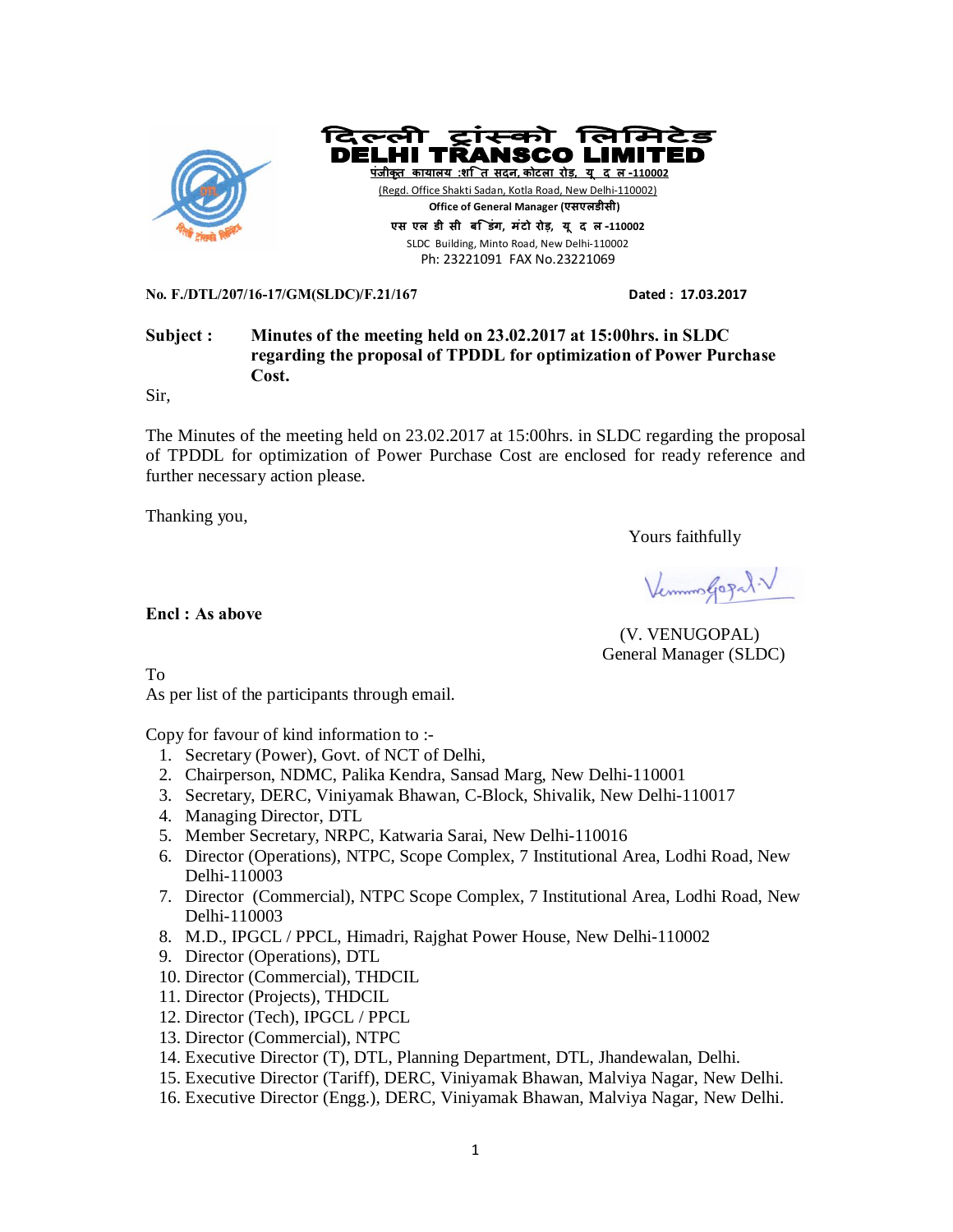- 17. General Manager, NRLDC
- 18. General Manager, Badarpur Thermal Power Station, NTPC, Badarpur, New Delhi.
- 19. General Manager (Commercial), NTPC, NCR Headquarters, R&D Building, A&A, Setor-24, Noida-201301. Fax no. 0120-2410192
- 20. General Manager (C&RA), DTL
- 21. CEO, BRPL, BSES Bhawan, Nehru Place, New Delhi-110019
- 22. CEO, BYPL, Shakti Kiran Building, Karkardooma, New Delhi-110092
- 23. CEO, TPDDL, 33kV Grid S/Stn, Hudson Lane, Kingsway Camp, Delhi-110009
- 24. Chief Engineer (Electrical)-I, NDMC
- 25. Director (Power), NDMC, Room No. 5016, 5<sup>th</sup> Floor, Palika Kendra, Sansad Marg, New Delhi.
- 26. Chief Engineer, Delhi Zone,(CEDZ), MES, Delhi Cantt, New Delhi-110010
- 27. Addl. Secretary (Power), Govt. of NCT of Delhi, Delhi Secretariat, New Delhi.
- 28. Dy.G.M.(System Operation), SLDC
- 29. Dy. G.M. (SCADA), SLDC
- 30. Manager (System Operation)-Shift, SLDC
- 31. Manager (Energy Accounting), SLDC.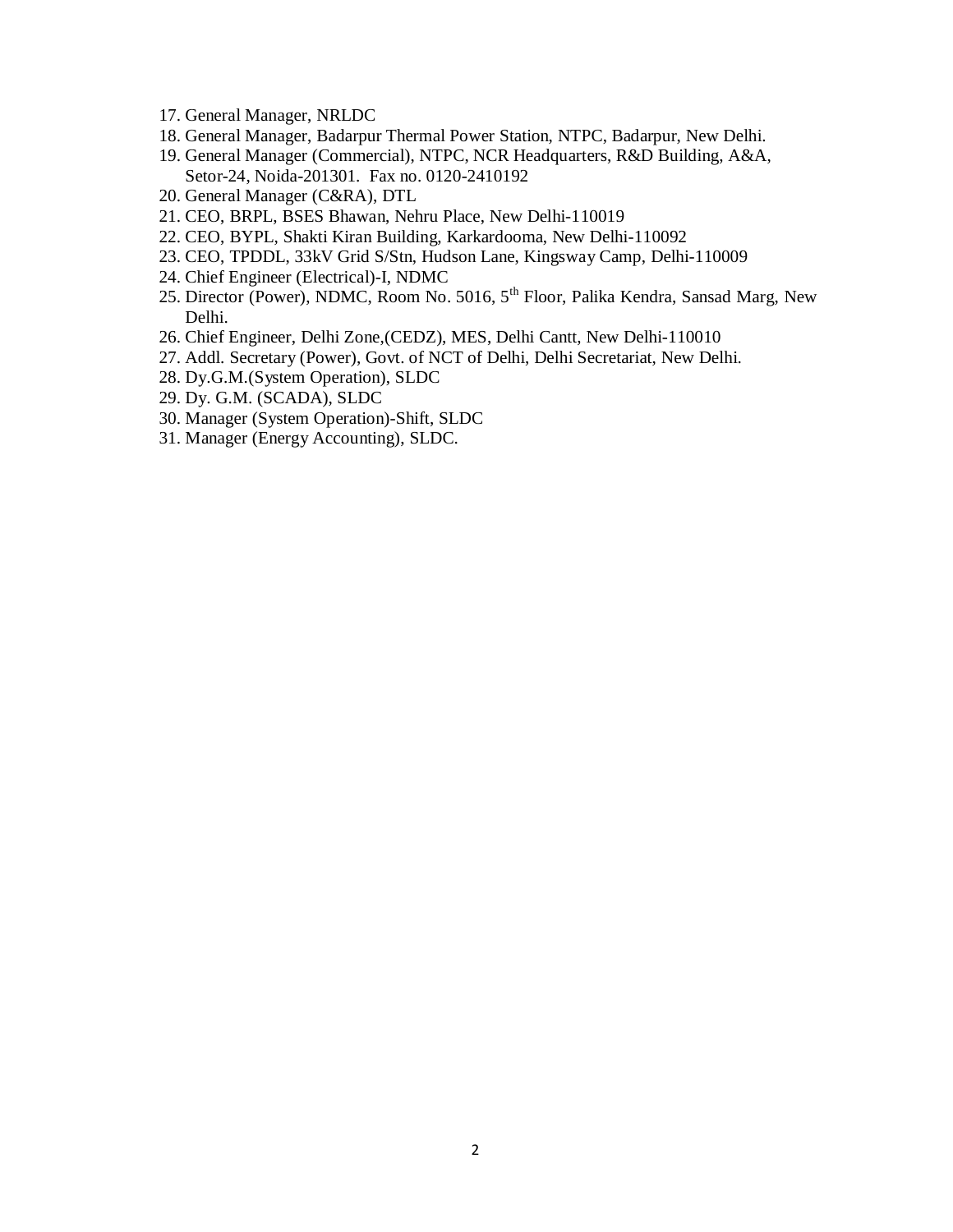

# **DELHI TRANSCO LTD.** (Regd. Office : Shakti Sadan, Kotla Road, New Delhi 110002) **[Office of General Manager (SLDC)]** SLDC Building, Minto Road, New Delhi 6 110 002 Phone No.23221175, Fax 23221012, 23221059

**Subject : Summary of record of discussions in the meetings held in SLDC on on 23.02.2017 at 15:00hrs. in SLDC regarding the proposal of TPDDL for optimization of Power Purchase Cost.**

TPDDL vide their letter dated 01.02.2017 suggested the State Govt. certain measures to optimize the Power Purchase Cost.

- 2 The State Govt. forwarded the case to SLDC for comments. It was felt appropriate to convene a meeting in SLDC involving all Stake Holders to discuss the issue. Accordingly, a meeting was held in SLDC on 23.02.2017 at 3 PM.
- 3 Executive Director (Planning), DTL chaired the meeting.
- 4 The list of participants is enclosed as Annexure.
- 5 The issues involved in each suggestion of TPDDL and Gist of discussions are as under:-
- **A Reallocation of existing share from Aravali, Dadri Stage 1 and Dadri Stage 2 amongst the Delhi Discoms namely BRPL, TPDDL and BYPL**
- 6 TPDDL submitted that GNCTD in the past through Ministry of Power, Govt. of India was able to get power from the NTPC stations, Dadri Thermal-I &II and Aravali Jhajjar reallocated to Southern States and Bihar. However currently there are no takers of this power (being costly) and the original allocated share to Delhi Discoms is back since the past 2 years.
- 7 The present allocation to Delhi Discoms along with cost of power from NTPC $\circ$ s Aravali, Dadri - 1 & Dadri  $62$  is summarized in table below:

| S.<br>N | <b>Station</b> | Plant<br>Capacit<br>(MW) | <b>Allocation</b><br><b>TPDDL</b><br>(MW) | <b>Allocatio</b><br>n<br><b>BRPL</b><br>(MW) | <b>Allocation</b><br><b>BYPL</b><br>(MW) | <b>Normative</b><br><b>Fixed Cost</b><br>(Rs/Unit) | Variable<br>Cost<br>(Rs/Unit) | <b>T</b> otal<br>Cost<br>(Rs/U)<br>$\dot{\mathbf{n}}$ it) |
|---------|----------------|--------------------------|-------------------------------------------|----------------------------------------------|------------------------------------------|----------------------------------------------------|-------------------------------|-----------------------------------------------------------|
| 1       | Dadri-1        | 840                      | 192                                       | 368                                          | 71                                       | 0.87                                               | 3.23                          | 4.10                                                      |
| 2       | Dadri 2        | 980                      | 225                                       | 321                                          | 186                                      | 1.57                                               | 3.03                          | 4.60                                                      |
| 3       | Aravali        | 1500                     | 212                                       | 401                                          | 79                                       | 1.71                                               | 3.12                          | 4.83                                                      |
|         | Total          |                          | 629                                       | 1090                                         | 337                                      |                                                    |                               |                                                           |

**Table. A**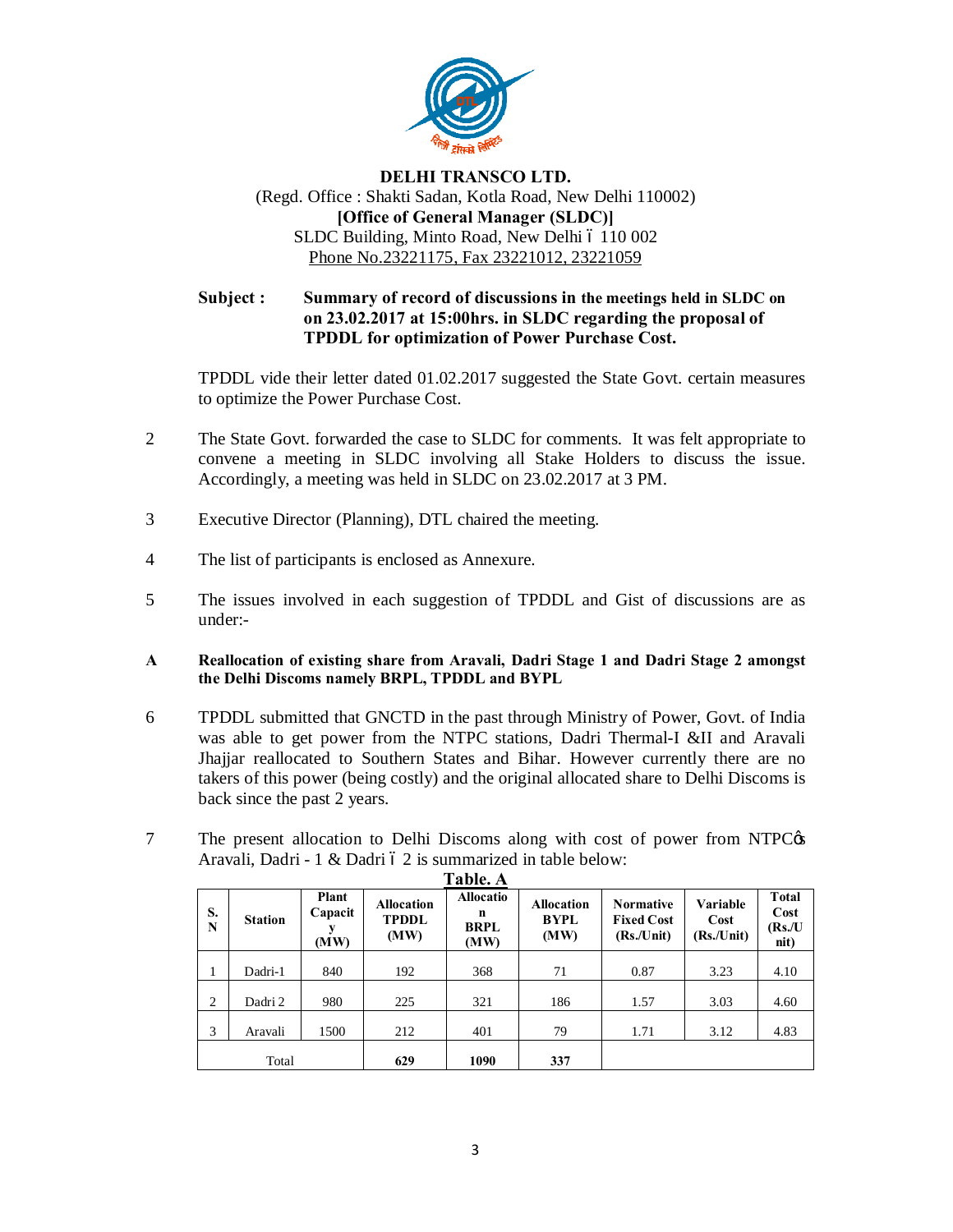- 8 TPDDL further informed that numerous issues were arising in scheduling of power based on the existing allocation as per Discom specific requirement, resulting in unnecessary increase in power purchase cost of Discoms. Forced scheduling of power has become a major issue as no Discom has majority/total control in any of the units of costly plants such as Dadri 1, Dadri 2 & Aravali Jhajjar. Also all the Discoms have substantial share in these stations with some Discoms requiring full share while the other requiring nil from the same plant at the same time. Some of the resultant drawbacks of the above allocation were explained as under:-
- i) Forced scheduling of power results in increase in power purchase cost for the Discoms/ end consumers, due to sale of excess scheduled power at a lower rate in short term markets when the power is requested by the other Discoms and forcefully scheduled to non-consenting Discoms.
- ii) On account of  $\tilde{\alpha}$  above, merit order violation leading to backing down of low cost generating stations like Sasan, Singrauli, Rihand and Maithon.
- iii) Threat of load shedding in areas of Discoms due to non-timely coordinated requests for scheduling of power from closed down units of these stations. Coordination issues with SLDC/NRLDC as consent of all Discoms is required by Delhi SLDC for closing down/revival of a unit.
- iv) Request for shutting down/Lighting up of units of certain stations are given but the same is not accepted by the other beneficiaries/ RLDC/SLDC due to conflicting/ Discom specific requirements.
- 9 To overcome the above, they proposed that the above allocation be changed by GNCTD in the ratio proposed allocation amongst Delhi Discoms as mentioned below. They were further of the view that this would result in approximate savings of Rs 250 to Rs 300 crores per annum for Delhi as a whole without affecting the individual Discom costs from these stations nor affecting the reliability of Delhi. **Table. B**

|                                        | 1 apie. B          |                      |                            |              |                            |                     |                     |  |  |  |
|----------------------------------------|--------------------|----------------------|----------------------------|--------------|----------------------------|---------------------|---------------------|--|--|--|
| S.<br>Name of<br>No.<br><b>Station</b> |                    |                      | <b>Existing Allocation</b> |              | <b>Proposed Allocation</b> |                     |                     |  |  |  |
|                                        |                    | <b>TPDDL</b><br>(MW) | <b>BRPL</b><br>(MW)        | BYPL<br>(MW) | <b>TPDDL</b><br>(MW)       | <b>BRPL</b><br>(MW) | <b>BYPL</b><br>(MW) |  |  |  |
|                                        | Dadri 1            | 192                  | 368                        | 71           | 219                        | 328                 | 82                  |  |  |  |
| 2                                      | Dadri 2            | 225                  | 321                        | 186          | 51                         | 558                 | 122                 |  |  |  |
| 3                                      | Aravali<br>Jhajjar | 212                  | 401                        | 79           | 358                        | 202                 | 131                 |  |  |  |
|                                        | Total (MW)         | 629                  | 1090                       | 337          | 629                        | 1090                | 337                 |  |  |  |

10 The basis of arriving at proposed savings of Rs 250 to Rs 300 crores along with other benefits on account of the above reallocation were summarized as mentioned below :-

i) TPDDL will get more share in Aravali Jhajjar and hence would be in a position to exercise better control in scheduling/Backing down of Aravali Jhajjar and will not be dependent upon the decision of BRPL to close down the unit of Aravali. TPDDL & BYPL would be in a position to take joint decision regarding scheduling of power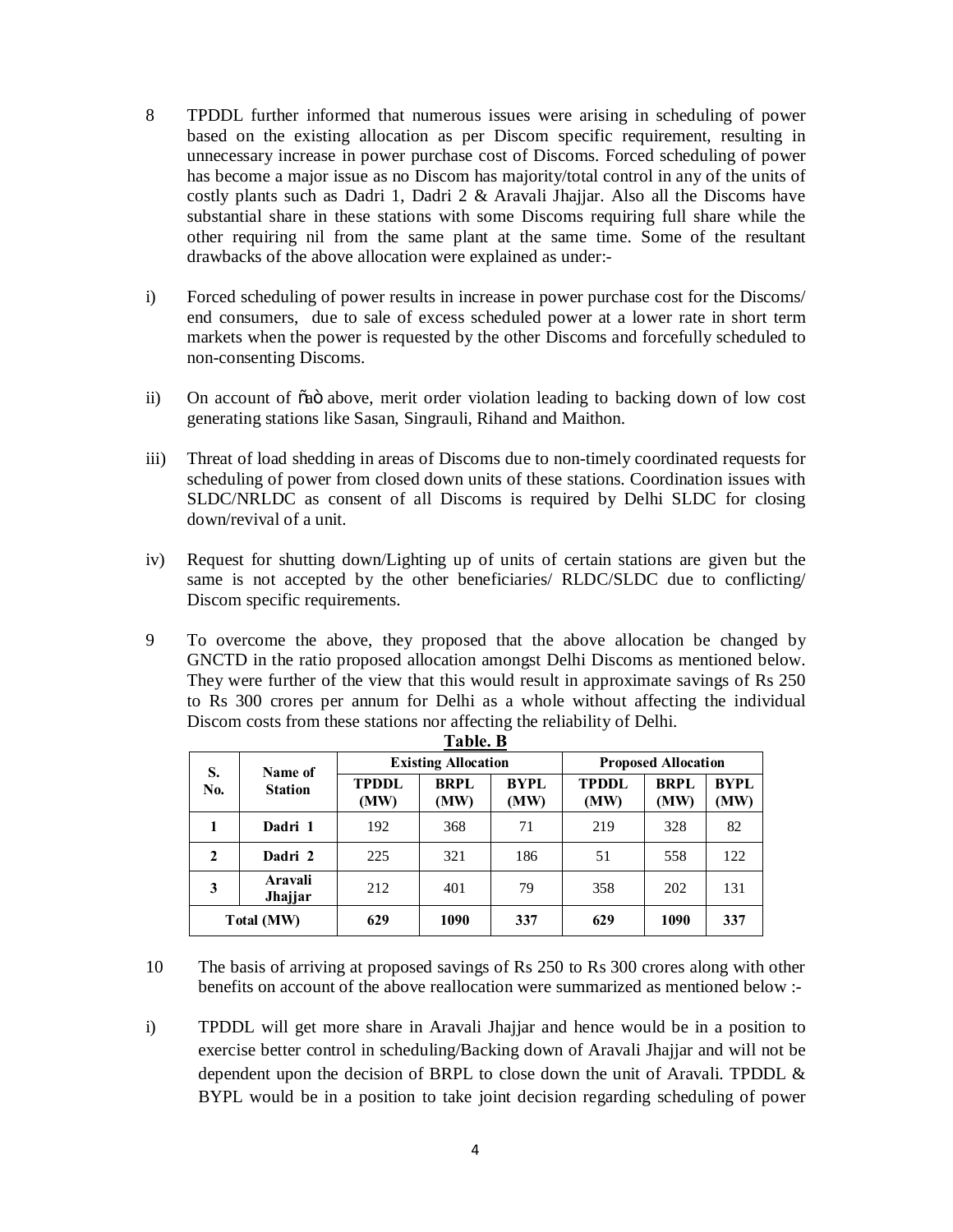from Aravali Jhajjar. The total allocation of both TPDDL and BYPL from Aravali Jhajjar has been reworked to be around 500 MW which means a decision to light up/close down one unit of Aravali Jhajjar which is also of 500 MW can be taken by TPDDL and BYPL.

- ii) Like Aravali Jhajhar, TPDDL is also a joint beneficiary of CLP Jhajhar along with Haryana. Having more share in Aravali Jhajhar shall also enable TPDDL in ensuring better coordination with Haryana in terms of scheduling of power both from CLP Jhajhar and Aravali Jhajhar as both Haryana and TPDDL would be in a position to decide for off taking power from either Aravali Jhajjar or CLP Jhajjar based on merit order cost of these stations.
- iii) BRPL will get more share in Dadri-2 and hence would be in a position to exercise better control in Scheduling/Backing down of Dadri-2 without having to take consent from TPDDL and BYPL. TPDDL and BYPL will get reduced forced scheduling from Dadri 2 as the total revised allocation to TPDDL and BYPL works to around 170 MW against earlier 410 MW. Moreover, unit of Dadri 2 being of 490 MW will have a minimum technical limit of around 350 MW (at 70%). Hence this change in allocation would result in negligible forced scheduling.
- iv) Issue of forced scheduling shall be resolved to a large extent and hence DISCOMS would be in a position to provide full schedule to cheaper stations. In recent past, Sasan has also highlighted the issue of less scheduling/Backing down of its units and such instances would get avoided specially in the coming winter season.
- v) Chances of frequent start/stop highlighted by NTPC vide its earlier letters shall get reduced for units of Dadri-1 & Dadri-2 leading to efficient and reliable plant operations.
- vi) The above would result in BRPL exercising majority control over Dadri Stage 2 units and TPDDL / BYPL be able to exercise control on the units of Aravali Jhajjar. *Savings on account of reduction in sale of surplus power are expected to be huge as it is anticipated that at least a reduction in sale of 500 to 600 MUs on an annual basis ( 50 MW to 60 MW RTC on a daily basis) for one Discom. Each MU sold is at a loss of approximately Rs 2/- per unit. This means savings could be around Rs 100 to Rs 120 crores for one Discom alone which translates to approx. Rs 300 crores for Delhi as a whole.*
- 11 Considering the above facts, requested to consider the revised allocation as requested may be done initially for 1 year on a pilot basis. Further decision on the same may be taken after completion of one year and after analyzing the benefits of the same. Further in the event of receipt of request from outside states/ MoP towards reallocation of Power from Aravali, Dadri 1 or Dadri 2 the original station wise allocation as per Table A should be considered so that total benefit on account of reallocation is not passed to any individual Discom but gets equally shared between all Discoms and also it does not result into total shortage for one Discom.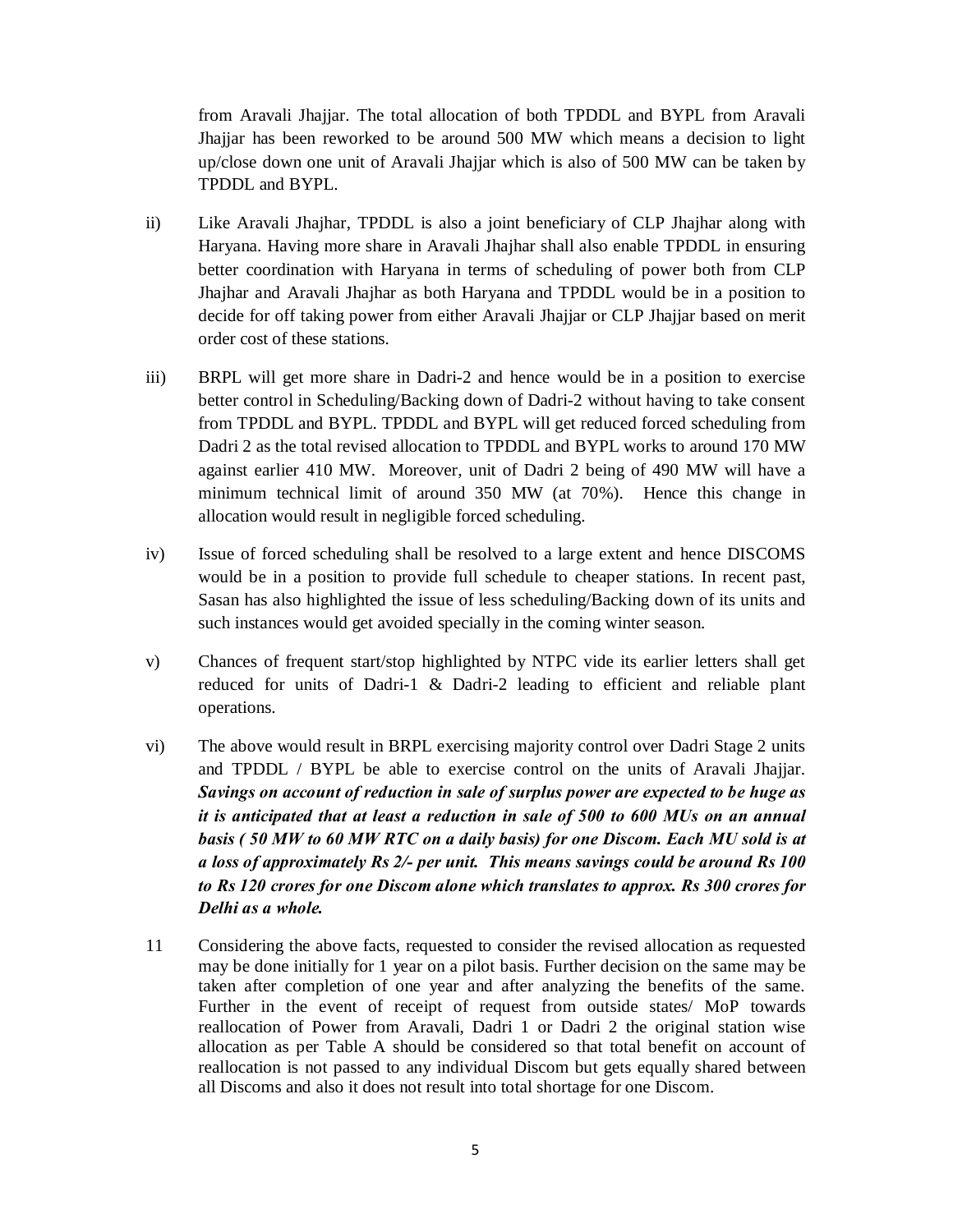### **Comments of BRPL**

- 12 BRPL is not agreeable to the proposal of TPDDL with regard to reallocation of shares. They cited the following reasons:-
- 13 Earlier a joint meeting was held in DERC on the subject matter on 29.11.2016 wherein member from SLDC, BRPL, BYPL  $\&$  TPDDL were present. Highlights of the meeting were as under:

The proposal of TPDDL to swap Aravalli (Jhajjar) power with Dadri I&II was discussed in detail. The views of all the parties present were taken. Earlier TPDDL challenged the jurisdiction of DERC regarding reallocation of power among Delhi Discom's in APTEL, the said appeal is still pending, the DERC's order has been stayed in APTEL and final outcome is awaited.

Further BRPL explained that there is a huge regulatory assets created by DERC due to non cost reflective tariffs and facing adverse cash flow situation which is resulting in non payment to the utilities. Also Writ petition no 105 o 2014 on recovery of regulatory asset is pending in Hon'ble Supreme Court. It was further submitted that the power from Aravalli station is regulated for BRPL and the fixed cost is not allowed by DERC.

Thus DERC had not accepted the TPDDL proposal.

- 14 In addition to the above meeting, BRPL further mentioned the following:
- i) Power is scheduled to Discom as per their share from the whole station and not from each unit viz. a Discom having share of 10% from the whole station, can only schedule it to entitlement from the entire running unit. In other word Discom having share of 500 MW cannot shutdown one unit of 500MW from the plant of 3\*500MW units.
- ii) Scheduling of power on the basis of MoD will remain same under scheduling procedure even if allocation is changed.
- iii) TPDDL<sub>C</sub> assumption that a beneficiaries of larger proportion of the capacity of a plant will have a great control over the backing down of a plant is factually and legally wrong. Even a 10% beneficiary of a plant has the right to ask the generator to supply power, the same as a 90% beneficiary. It is the SLDC who would schedule the power from such plant by taking into account the well accepted procedures for scheduling.
- iv) Beside the above, all the conditions as explained by BRPL in DERC meeting dated 29/11/16 are also still persisting.
- v) Further, Delhi is not the only beneficiary for the said plants, hence the question arises as to whether Load Dispatch Centre shutdowns a plant/unit despite a needy minority stakeholders requesting otherwise. The beneficiary wise allocation has been mentioned below for the said plants which exhibits that there are multiple beneficiaries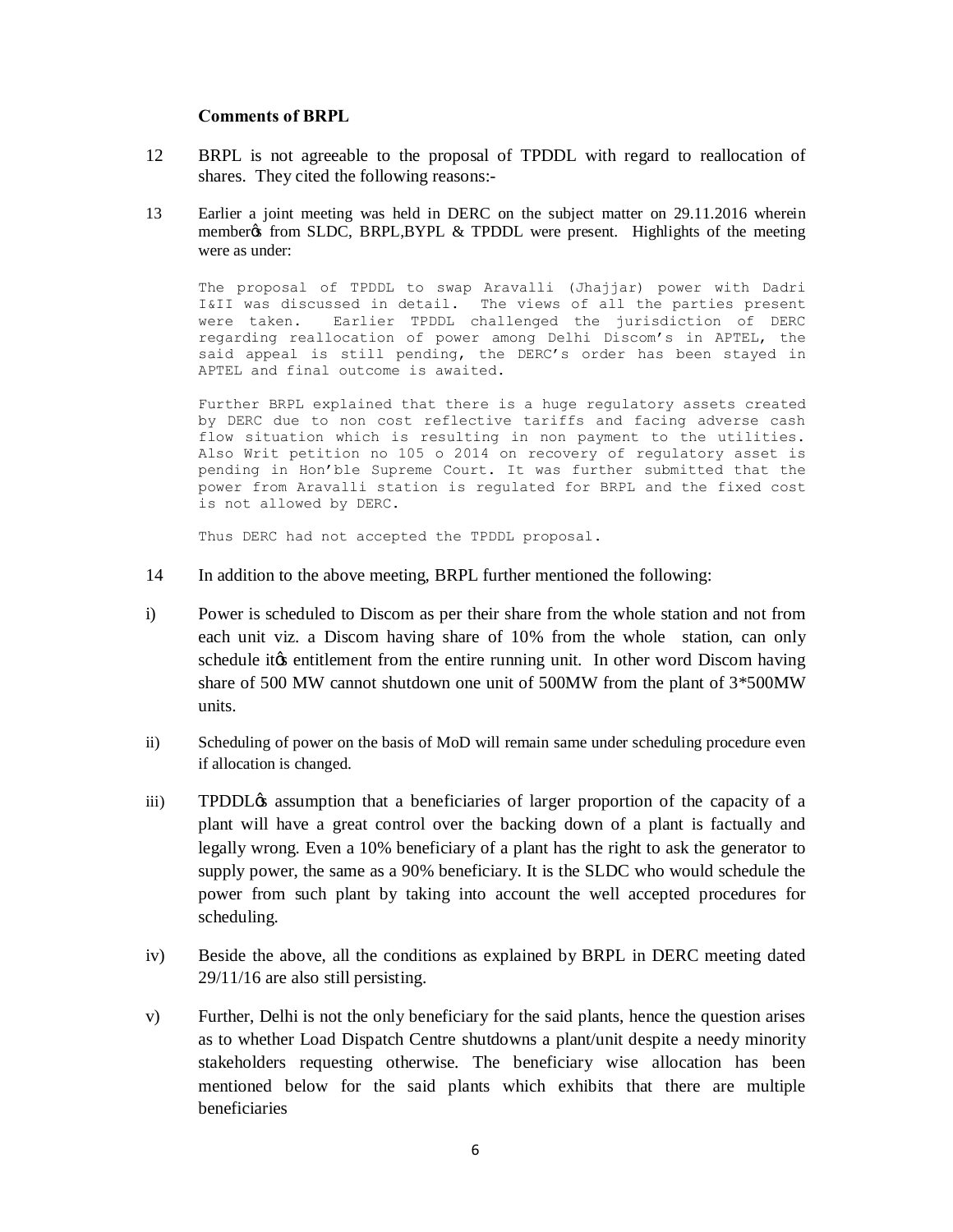|                | State/UT wise allocation in Dadri (Th)-I & II, Jhajjar<br>Allocation in % age |              |                |                      |                |              |                      |              |              |                      |
|----------------|-------------------------------------------------------------------------------|--------------|----------------|----------------------|----------------|--------------|----------------------|--------------|--------------|----------------------|
| S              |                                                                               | Dadri-II     |                |                      | Dadri-I        |              |                      | Jhajjar      |              |                      |
| N <sub>0</sub> | State/UT                                                                      | <b>Share</b> | U.A            | <b>Total</b><br>Entt | <b>Share</b>   | U.A          | <b>Total</b><br>Entt | <b>Share</b> | U.A          | <b>Total</b><br>Entt |
| $\mathbf{1}$   | Chandigarh                                                                    | $\Omega$     | 0.29           | 0.29                 | $\Omega$       | $\Omega$     | $\Omega$             | $\Omega$     | 0.39         | 0.39                 |
| $\overline{c}$ | Delhi                                                                         | 74.516       | $\Omega$       | 74.516               | 90             | $\Omega$     | 90                   | 46.2         | $\Omega$     | 46.2                 |
| 3              | Haryana                                                                       | $\Omega$     | $\overline{0}$ | $\Omega$             | $\Omega$       | $\Omega$     | $\Omega$             | 46.2         | $\Omega$     | 46.2                 |
| $\overline{4}$ | HP                                                                            | $\mathbf{0}$ | 0.23           | 0.23                 | $\overline{0}$ | $\mathbf{0}$ | $\Omega$             | $\mathbf{0}$ | $\mathbf{0}$ | $\mathbf{0}$         |
| 5              | J&K                                                                           | $\Omega$     | 1.47           | 1.47                 | $\Omega$       | $\Omega$     | $\Omega$             | $\Omega$     | 1.94         | 1.94                 |
| 6              | Punjab                                                                        | $\Omega$     | 0.56           | 0.56                 | $\Omega$       | $\Omega$     | $\Omega$             | $\Omega$     | $\Omega$     | $\Omega$             |
| $\tau$         | Rajisthan                                                                     | $\Omega$     | 5.5            | 5.5                  | $\Omega$       | $\Omega$     | $\Omega$             | $\Omega$     | 1.07         | 1.07                 |
| 8              | UP                                                                            | 10           | 5.035          | 15.035               | 10             | $\Omega$     | 10                   | $\mathbf{0}$ | 3.36         | 3.36                 |
| 9              | Uttarakhand                                                                   | $\Omega$     | 0.64           | 0.64                 | $\Omega$       | $\Omega$     | $\Omega$             | $\Omega$     | 0.84         | 0.84                 |
| 10             | Bangladesh                                                                    | $\mathbf{0}$ | 1.02           | 1.02                 | $\Omega$       | $\Omega$     | $\Omega$             | $\Omega$     | $\mathbf{0}$ | $\mathbf{0}$         |
| 11             | Bihar                                                                         | $\theta$     | $\theta$       | $\overline{0}$       | $\mathbf{0}$   | $\theta$     | $\mathbf{0}$         | $\mathbf{0}$ | $\mathbf{0}$ | $\mathbf{0}$         |
| 12             | Odhisa                                                                        | $\mathbf{0}$ | $\theta$       | $\Omega$             | $\overline{0}$ | $\Omega$     | $\Omega$             | $\Omega$     | $\mathbf{0}$ | $\mathbf{0}$         |
| 13             | MP                                                                            | $\Omega$     | $\theta$       | $\Omega$             | $\mathbf{0}$   | $\Omega$     | $\mathbf{0}$         | $\mathbf{0}$ | $\mathbf{0}$ | $\mathbf{0}$         |
| 14             | HVDC_Balia s/s                                                                | 0.103        | $\theta$       | 0.103                | $\Omega$       | $\Omega$     | $\Omega$             | $\Omega$     | $\Omega$     | $\Omega$             |
| 15             | HVDC Bhiwadi s/s                                                              | 0.103        | $\overline{0}$ | 0.103                | $\overline{0}$ | $\Omega$     | $\overline{0}$       | $\mathbf{0}$ | $\mathbf{0}$ | $\mathbf{0}$         |
| 16             | HVDC_Agra s/s                                                                 | $\mathbf{0}$ | 0.255          | 0.255                | $\overline{0}$ | $\Omega$     | $\Omega$             | $\mathbf{0}$ | $\mathbf{0}$ | $\mathbf{0}$         |
| 17             | HVDC Kurukshetra s/s                                                          | 0.278        | $\overline{0}$ | 0.278                | $\mathbf{0}$   | $\mathbf{0}$ | $\mathbf{0}$         | $\mathbf{0}$ | $\mathbf{0}$ | $\mathbf{0}$         |

- vi) Inter-Discom transfer of power arrangement as IDT 1 and IDT 2 which are being used to ensure that with in Delhi if power is available with a Discom and it can be used if other Discom requires it. Apart from this BRPL has URS (Un- Requisitioned Surplus power) & UI (Un scheduled Interchange) arrangement for sharing of surplus power.
- vii) TPDDL $\alpha$  proposal would increase the capacity of NTPC $\alpha$  sale to BRPL. BRPL and NTPC have a consolidated PPA for the entire capacity that NTPC sells to BRPL. Any increase in such capacity would also involve such increased capacity into the pending disputes that BRPL has ongoing with NTPC. Hence BRPL is not agreeable to any increase of its capacity exposure to NTPC.
- 15 They were further of the view that without any administrative intervention, it would always be open for TPDDL, BRPL and BYPL to agree on mutual benefit for reallocation and for realignment of same and approach the DERC for approval of the Commercial arrangement under sec 86(i)b of the Act.

# **Comments of BYPL**

- 16 Earlier a combined meeting has held in DERC on the issue on 29.11.2016 wherein member% from SLDC, BRPL, BYPL & TPDDL were present, Highlights of the meeting is as under:
- i) The proposal of TPDDL to swap Aravalli (Jhajjar) power with Dadri I & II was discussed in detail, also view's of all the parties present were taken, earlier TPDDL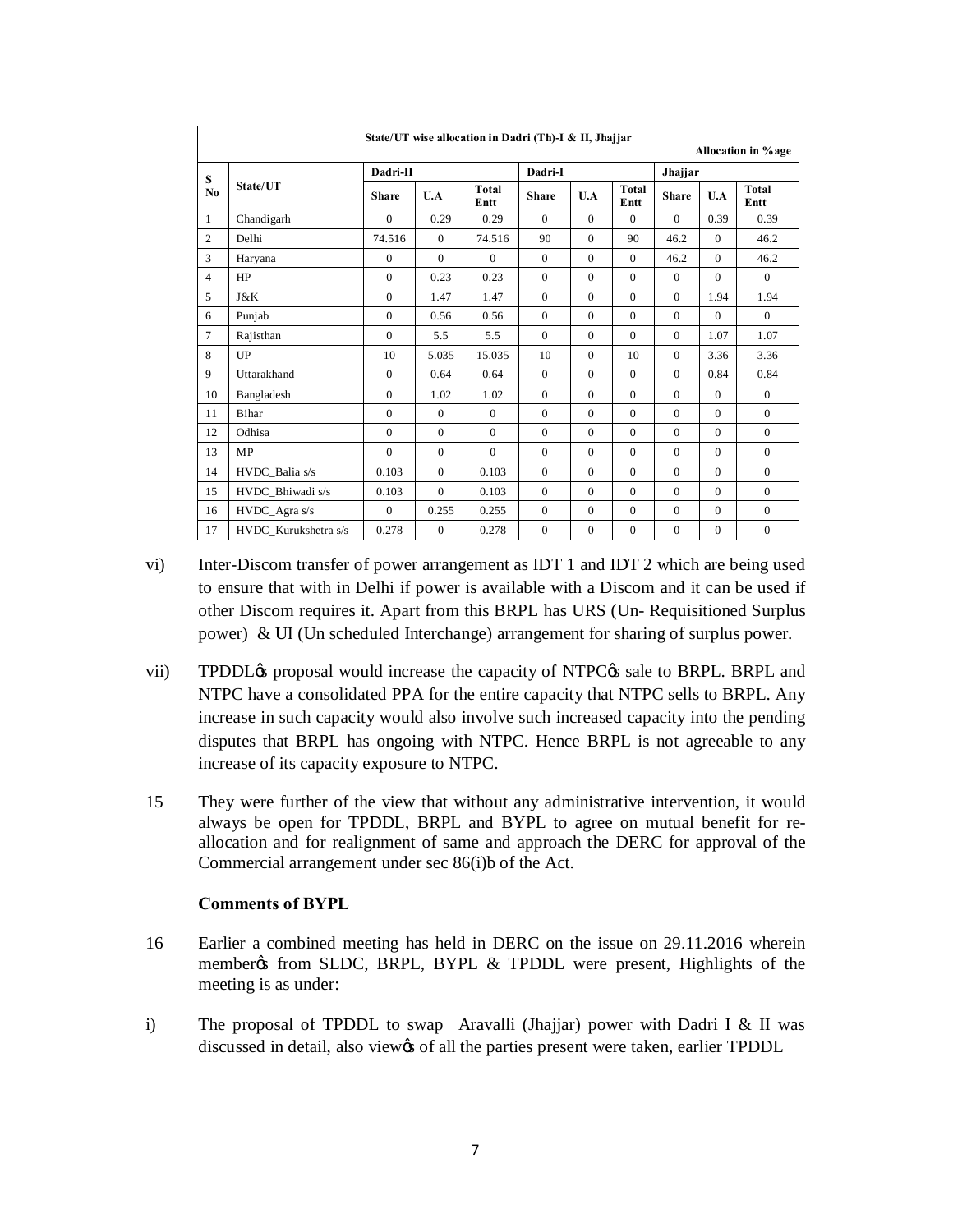has challenged the jurisdiction of DERC regarding reallocation of power among Delhi Discom<sub>of</sub> in APTEL, the said appeal is still pending in APTEL and final outcome is awaited

- ii) Hon'ble DERC vide Order dt. 29.9.2015 reallocated power between Discoms on energy consumption pattern, this was challenged by TPDDL in APTEL. The primary ground for challenging the reallocation was that Honoble DERC doesnot have power to reallocate PPA. TPDDL got received a stay in this regard from APTEL.
- iii) Further BYPL explained that there is a huge regulatory assets created by DERC due to non cost reflective tariffs and hence BYPL is facing adverse cash flow situation which is resulting in non payment to the utilities, Also Writ petition no 105 of year 2014 is pending in Honoble Supreme Court. It was further submitted that the power from Aravalli station is regulated for BYPL and the fixed cost is not allowed by DERC.
- iv) Significant allocation from a single plant having units to the tune of 500 MW like Dadri-2 & Jhajjar increases operational risk i.e in case of forced outages of units of these sizes machines, Discoms would be forced to shed load up to 500 MW. Hongble Commission has also advocated this principle while allocating power at various point of time. To mitigates these risks it advisable to maintain a diversified portfolio of plants so that risks of load shedding due to reduced availability from any single plant can be at least minimized if not mitigated.
- v) Finally, it appears from TPDDL<sub>O</sub> proposal that they have assumed allocation of power to beneficiaries from individual units but however allocation and scheduling is done for the entire plant.
- 17 At present all the conditions as explained by BYPL in DERC meeting dated 29/11/16 are still persisting therefore the said proposal of TPDDL is not acceptable to BYPL

# **NTPC's Comments**

18 NTPC $\alpha$  representative informed that normally generators showed not have any reservation of change of allocation if the entire dues are paid to them. However, it was clarified that official stand would be communicated to the Government as when the reference in this regard is received from the Government.

# **APCPL's Comments**

19 APCPL representative also echoed the same view of NTPC. However, the payment of outstanding dues by the Discoms namely BRPL and BYPL are a matter of concern and requested them to clear dues immediately. It was also emphasized that while scheduling the power from the station, the technical requirement should be ensured for stable operation of units.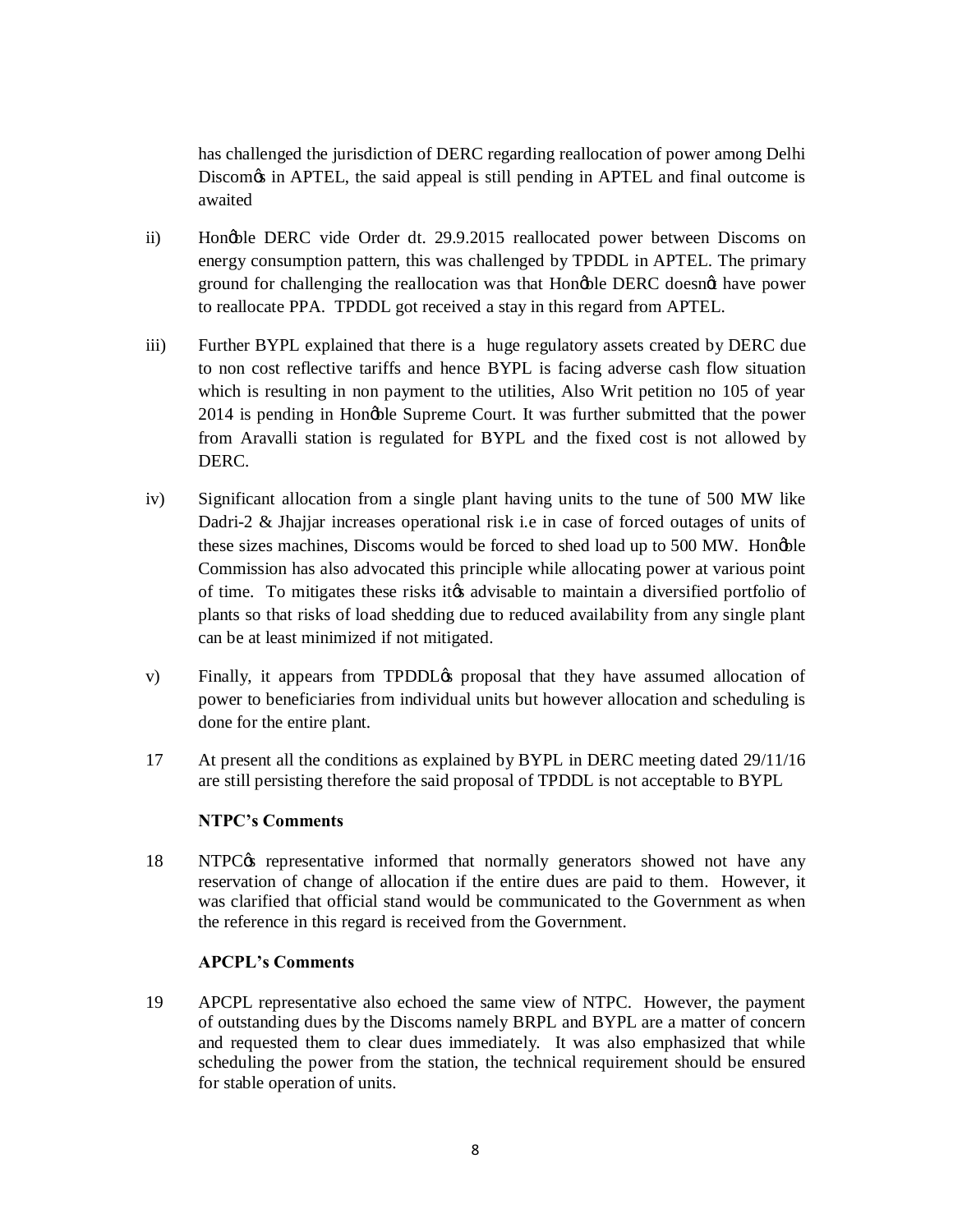### **TPDDL's Rejoinder**

20 TPDDL representative again ascertained that the proposal is for more flexibility in day to day scheduling and thereby optimization of power purchase cost. They also clarified that the issue of Appellate Tribunal stay is on different foot. The Appellate Tribunal stayed the order or DERC for swapping of costly power of BYPL with that of cheap power of TPDDL. They quoted the relevant para $\alpha$  of the Appellate Tribunal $\⊂>68$  order in Appeal No. 301 of 2015  $\⊂>185-484$  of 2015, 485 of 2015 dated 7th April, 2016 as under:-

IA No. 485 of 2015 in this Appeal being Appeal No.301 of 2015 has been filed by the Appellant for seeking stay on many parts of the Impugned Order. We have heard Mr. Sanjay Sen, learned Senior Counsel of the Advocate, appearing for the appellant and Mr. Pradeep Misra appearing for DERC. Mr. Sanjay Sen, has mainly attacked the Impugned Order on two following grounds:

- (i) That swapping of cheaper power of TPDDL, appellant herein, with costly power of BYPL has been ordered by the State Commission by the Impugned order passed by the learned Delhi Commission.
- (ii) On the point, that receipt of more than Rs.4,000/- in cash from the consumers by the Appellant which is Distribution Licensee has not been allowed by the Impugned Order of the State Commission and the State Commission has insisted upon collecting dues through Bank modes only, not in cash.

On our query to Mr. Pradeep Misra, learned counsel for DERC as to whether the Delhi Commission can pass such directions. He submits that the State Commission has passed the said directions in the Impugned Order on the Directions of the Government of Delhi. The State Commission is bound by the advice or directions of the State Government if it relates to the policy matters as provided under Section 108 of Electricity Act, 2003. After hearing both the parties, limited to the points raised by Mr. Sanjay Sen on the stay of Impugned Order, **we deem it proper and just to stay the operation of the Impugned Order only on the aspect it relates to swapping of cheaper power by the Appellant with costly power of BYPL.** 

In this view, the direction for the swapping of the said power in the impugned order is hereby stayed till the next date. So far as the collection of more than Rs.4,000/- in cash is concerned, this point will be considered at the time of judgement in the appeal.

All the respondents are required to file their counter affidavit/reply to the appeal memo within three weeks from today and rejoinder submissions, if any, within 2 weeks thereafter

21 It was also clarified by TPDDL that as per the provisions of the Electricity Act 2003 and other regulations made therein, the Government of NCT has the authority to change of allocation within the state. They quoted different aspects in this regard as under:-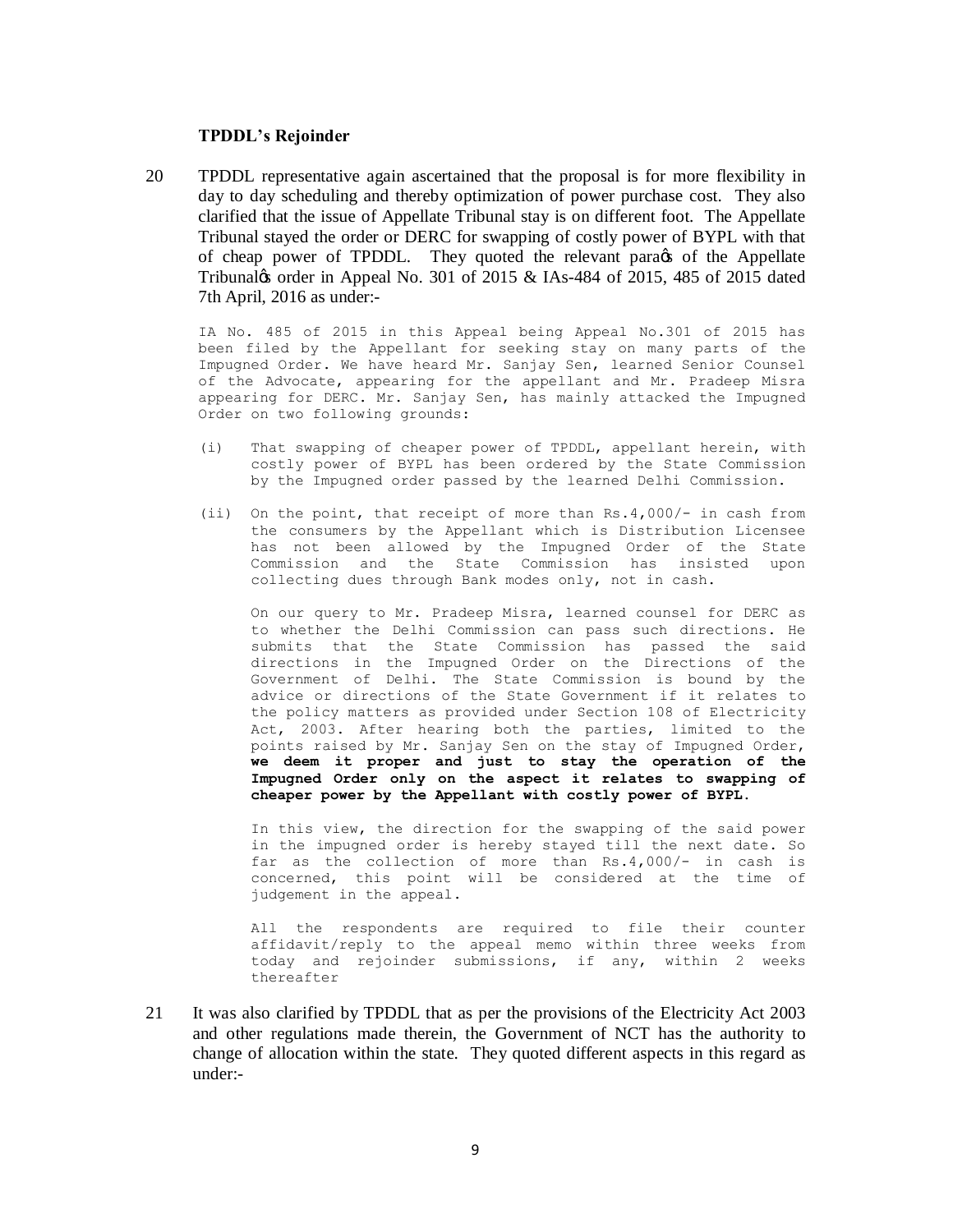- i) On 28 June, 2006, GNCTD issued policy directions under S.108 of the Electricity Act, 2003 (**Electricity Act** $\phi$ ) to make power supply arrangements from 1 April, 2007. As per these directions, the responsibility for arranging supply of power in the GoNCTD was to rest with the Discoms in accordance to the provisions of the Electricity Act and National Electricity Policy with effect from 1 April, 2007. The policy directions provided for assignment of the Power Purchase Agreements ('**PPAs**') amongst successor Discoms of Delhi Vidyut Board ('**DVB'**) and New Delhi Municipal Council ('**NDMC**') and Military Engineer Services ('**MES**').
- ii) Vide its order dated 31 March, 2007, Delhi Electricity Regulatory Commission ('**DERC**') in terms of the directions of the State Government re-assigned all the existing PPAs with Delhi Transco Ltd ('**DTL'**) to distribution licensees including TPDDL (erstwhile North Delhi Power Ltd. ('**NDPL'**)). Thus, with effect from 1 April, 2007 each Discom was vested with the responsibility for arranging power for its respective distribution area.
- iii) While re-assigning the PPAs, DERC categorically stated that it is only the Government that is empowered to re-assign PPAs. Relevant part of the Order dated 31.03.2007 was cited as under:-

*"The Commission, however, is of the opinion that keeping in view the specific provisions of DERA 2000, Electricity Act 2003 and also the provisions of the National Tariff Policy issued by the Government of India, this task is mandated to be done by the State Government and should have been carried out by the Government of NCT of Delhi. The provisions of Section 108 of the Electricity Act 2003 cannot override any specific provision of the Act [i.e. Section 131 (4) of the Electricity Act 2003] to the contrary. However, the Commission took note of the communication dated 30th March 2007 issued under Order and in the name of the Lt. Governor of NCT of Delhi, and also keeping in view the fact that the process of reassignment has to be completed before the 1st of April 2007 decided to go ahead with the reassignment in the interest of all stakeholders in the power sector in Delhi. While doing so, the Commission is fully conscious of the fact that they are embarking on an area which, in the opinion of the Commission, is the sole responsibility of the Government."* (Emphasis Supplied)

iv) Further, on 3 August, 2007, the GoNCTD once again by way of policy directives mandated the DERC to ensure that Discoms make their own arrangement for supply of power to meet Delhigs demand and to ensure they tie-up with generating companies to meet future power needs.

*Power of the Government to re-assign PPAs*

- v) The State Government has the power / authority to resolve the aforementioned issues and come up with a viable solution.
- vi) As per provisions of the Electricity Act, in particular S. 131 (4) task of re-assignment of the PPAs / re-allocation of power has to be done by the GoNCTD. This is *pari materia* with the provisions of the Delhi Electricity Reform Act, 2000 ( $\div$ **DERA** $\phi$ ) wherein S.15(5) states that the process of re-assignment of PPAs has to be undertaken by the Government. Furthermore, para 8.4.2 of the Tariff Policy also envisages assignment of PPAs to Discoms by the State Governments. Relevant provisions were cited as under: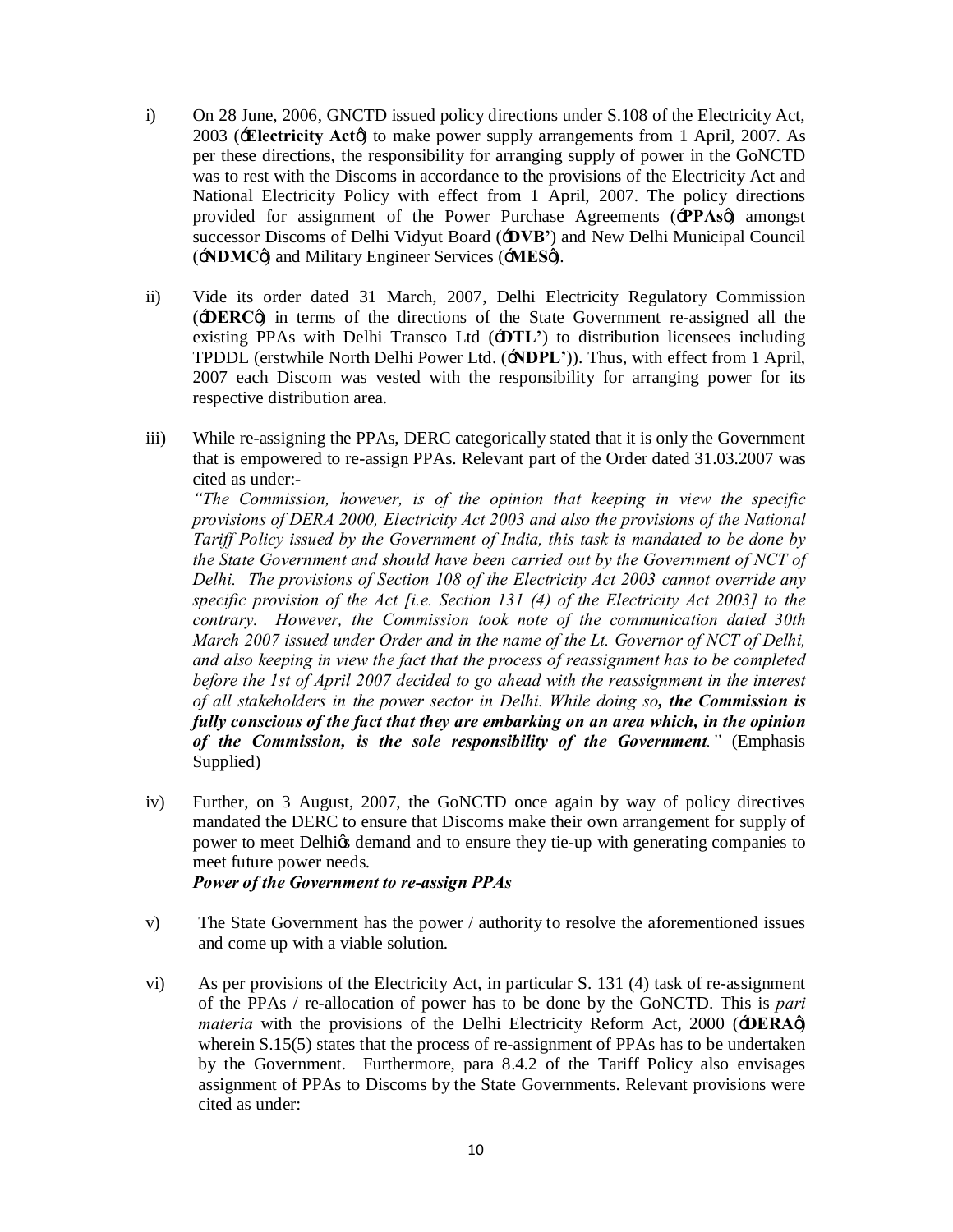## *S.131(4) Electricity Act:*

*(4) The State Government may, after consulting the Government company or company or companies being State Transmission Utility or generating company or transmission licensee or distribution licensee, referred to in sub-section (2) (hereinafter referred to as the transferor), require such transferor to draw up a transfer scheme to vest in a transferee being any other generating company or transmission licensee or distribution licensee, the property, interest in property, rights and liabilities which have been vested in the transferor under this section, and publish such scheme as statutory transfer scheme under this Act. S.15(5) DERA(2000):*

*The Government may require any transmitting or distributing company established under the provisions of sub-section (1) of section 14 (hereinafter referred to as "the transferor licensee") or any generating company to draw up a transfer scheme to vest in a further licensee or licensees (the "transferee licensee or licensees"), or any generating company, any property, interest in property, rights and liabilities which have been vested in the transferor licensee or generating company, as the case may be, under this section and publish the same in the official Gazette. The transfer scheme to be notified under this sub-section shall have the same effect as a transfer scheme under sub-section (2).*

### *Para 8.4.2 of the Tariff Policy:*

*The National Electricity Policy states that existing PPAs with the generating companies would need to be suitably assigned to the successor distribution companies. The State Governments may make such assignments taking care of different load profiles of the distribution companies so that retail tariffs are uniform in the State for different categories of consumers. Thereafter the retail tariffs would reflect the relative efficiency of distribution companies in procuring power at competitive costs, controlling theft and reducing other distribution losses.*

vii) It is pertinent to mention that the DERC has also affirmed the above mentioned position i.e. the Government is mandated to re-assign PPAs vide its Order dated 31.03.2007. Relevant part of the Order dated 31.03.2007 is extracted below:

*"…The Commission, however, is of the opinion that keeping in view the specific provisions of DERA 2000, Electricity Act 2003 and also the provisions of the National Tariff Policy issued by the Government of India, this task is mandated to be done by the State Government and should have been carried out by the Government of NCT of Delhi. The provisions of Section 108 of the Electricity Act 2003 cannot override any specific provision of the Act [i.e. Section 131 (4) of the Electricity Act 2003] to the contrary. However, the Commission took note of the communication dated 30th March 2007 issued under Order and in the name of the Lt. Governor of NCT of Delhi, and also keeping in view the fact that the process of reassignment has to be completed before the 1st of April 2007 decided to go ahead with the reassignment in the interest of all stakeholders in the power sector in Delhi. While doing so, the Commission is fully conscious of the fact that they are embarking on an area which, in the opinion of the Commission, is the sole responsibility of the Government…"* (Para 13)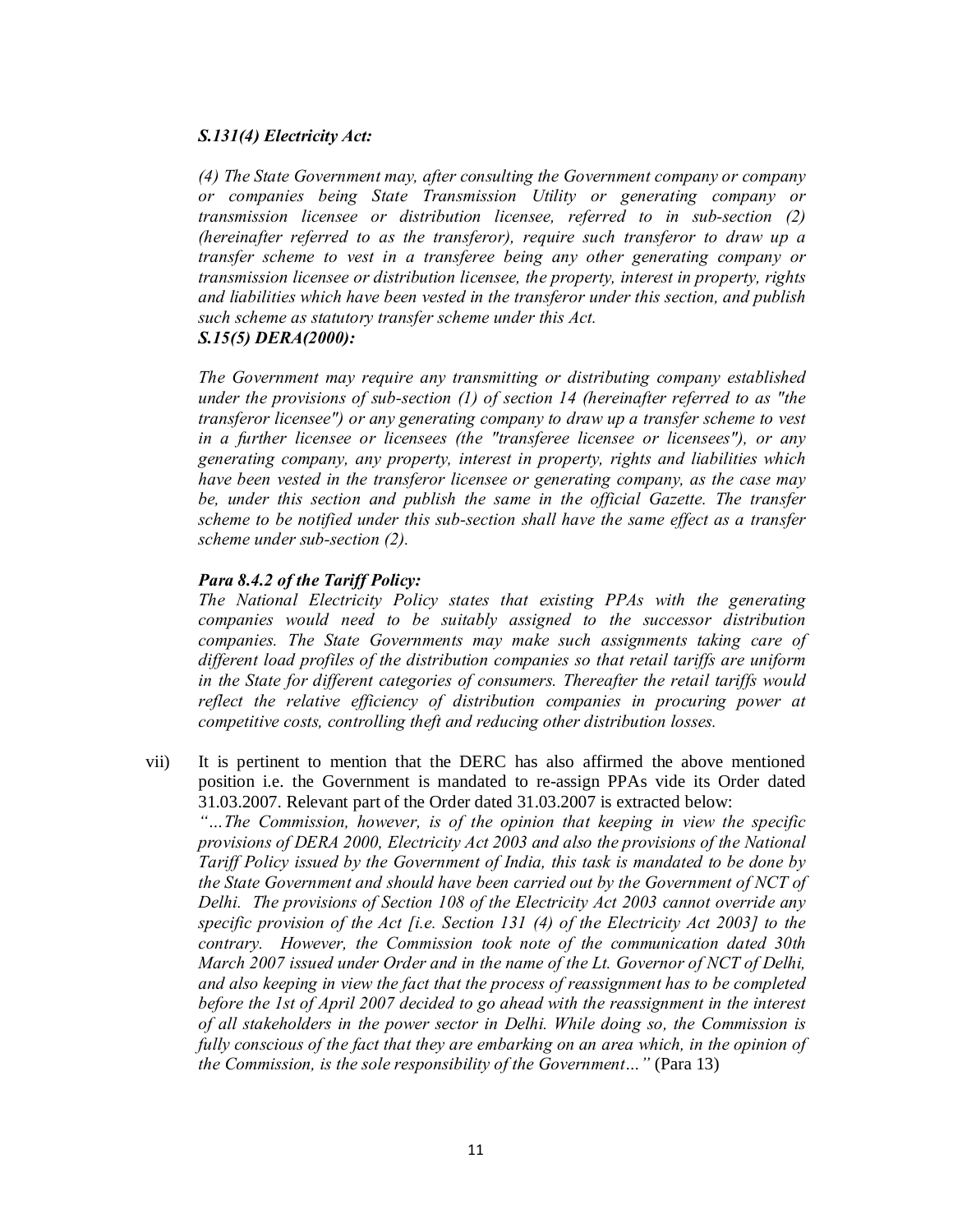### **SLDC's comments**

22 SLDC representative noted that the issues have been raised several times before the Commission but no outcome could come. It was also noted that the reallocation in specific stations may change the rationale behind the allocations of all the stations by DERC (which was done on the request of Government of NCT of Delhi) vide order dated 31.03.2007 wherein the allocation of power to TPDDL, BRPL and BYPL was basically done on the average energy consumption for the period 01.07.2002 to 28.02.2007. The allocation percentage from different sources to utilities was fixed for the period 01.04.2007 to 31.03.2014 as under:-

| Name of utility | Capacity allocation in percentage |
|-----------------|-----------------------------------|
| BRPL            | 43.58                             |
| <b>RYPL</b>     | 27.24                             |
| <b>TPDDL</b>    | 29.18                             |
| Total           | 100.00                            |

23 Commission has further modified the allocation from 01.04.2014 considering the average energy drawal of the licensees for the period 2007-08 to 2011-12. The allocation was modified as under:-

| Name of utility | Capacity allocation in percentage |
|-----------------|-----------------------------------|
| BRPL            | 43.92                             |
| BYPL            | 25.40                             |
| TPDDL           | 30.68                             |
| Total           | 100.00                            |

- 24 As such, if the allocation is to be changed, it should be done in toto taking into accounts of all factors considering the view of the Commission while reassigning of PPAs from 01.04.2007 and the change of allocation from 01.04.2014. It was also brought out that as per the Regulation 121 of Delhi Electricity Regulatory Commission (Terms and Conditions of Determination of Tariff) Regulations 2017, DERC has the power for reassigning the reallocation of power amongst the distribution licensees over all power portfolio allocated to the National Capital Territory of Delhi by Ministry of Power, Govt. of India. For clarity, the said regulation is reiterated hereunder:-
	- **121 While approving the cost of power purchase, the Commission shall determine the quantum of power to be purchased considering:**
	- (1) Availability of Generating Stations which may be based on Load Generation Balance Report published by Central Electricity Authority (CEA) for relevant Financial Year;
	- (2) Principles of merit order schedule and despatch based on the ranking of all approved sources of supply in the order o their variable power purchase cost of the power purchase on monthly basis;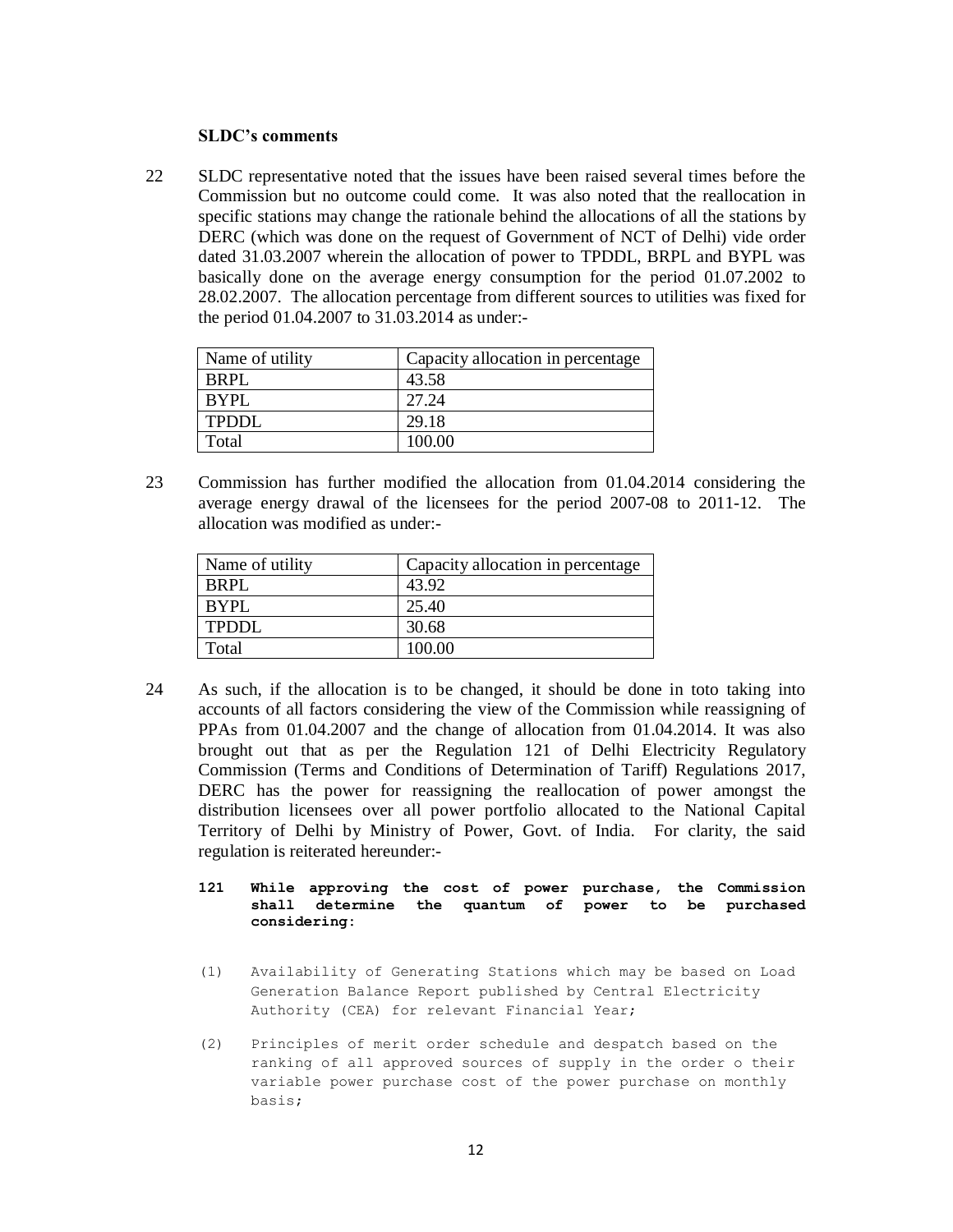- (3) Normative cost of banking transaction at the rate of average power purchase cost of the portfolio of the distribution licensee';
- (4) The gap between average Power Purchase Cost of the power portfolio allocated average revenue due to different consumer mix of all the distribution licensee:

**Provided that the Commission may adjust the gap in power purchase cost by reassigning the allocation of power amongst the distribution licensees out of the overall power portfolio allocated to the National capital Territory of Delhi by Ministry of Power, Govt. of India.**

### **B Surrender of Power from Tehri Pumped storage Plant (delayed project)**

- 25 TPDDL submitted that the Power Purchase Agreement in respect of Tehri Pumped Storage Plant was signed between DTL and THDC way back in 2006. Share of Delhi is 600MW from Tehri PSP. TPDDL share is around 175 MW from Tehri PSP, which was reallocated to TPDDL vide DERC reassignment order dated 31<sup>st</sup> March 2007. The expected tariff based on the current available information considering all the other tariff components such as cost of input energy, transmission charges & Losses, conversion charges & losses, works out to be around Rs. 8.00 per unit. The same is on account of the inordinate delay in the commissioning of the said project and now anticipated to achieve its Commercial Operations from 2019 only.
- 26 TPDDL sought advice from Hongble DERC towards signing of the Transmission agreement for evacuation of power from Tehri Pumped Storage (Tehri PSP). Honoble DERC vide its letter no. F.3(471)/Tariff-Engg./DERC/2016-17/5437/2102 dated 11- Jan-2017 has given them the go ahead for surrendering the share of 175 MW from Tehri PSP. Accordingly, TPDDL vide their letter no. TPDDL/PMG/GONCTD/ THDC/17012017 dated  $17<sup>th</sup>$  Jan $\alpha$ 2017 has taken up the matter of surrender of TPDDL share of 175MW from the said plant for all times to come with the Ministry of Power. Vide this communication it is requested to pursue the same with MoP. Govt. of India.

# **BRPL'S comments**

- 27 BRPL had already written vide its letter no AVP (PMG)/BRPLl2015-16/2550 dated 02.02.2016 to THDC India Ltd for termination of PPA .
- 28 Further BRPL vide letter no AVP (PMG)/BRPLl2016-17/2818 dated 05.09.2016 to DOP(GoNCTD), requested to approach MoP(GoI) for re-allocation of THDC PSP to other states.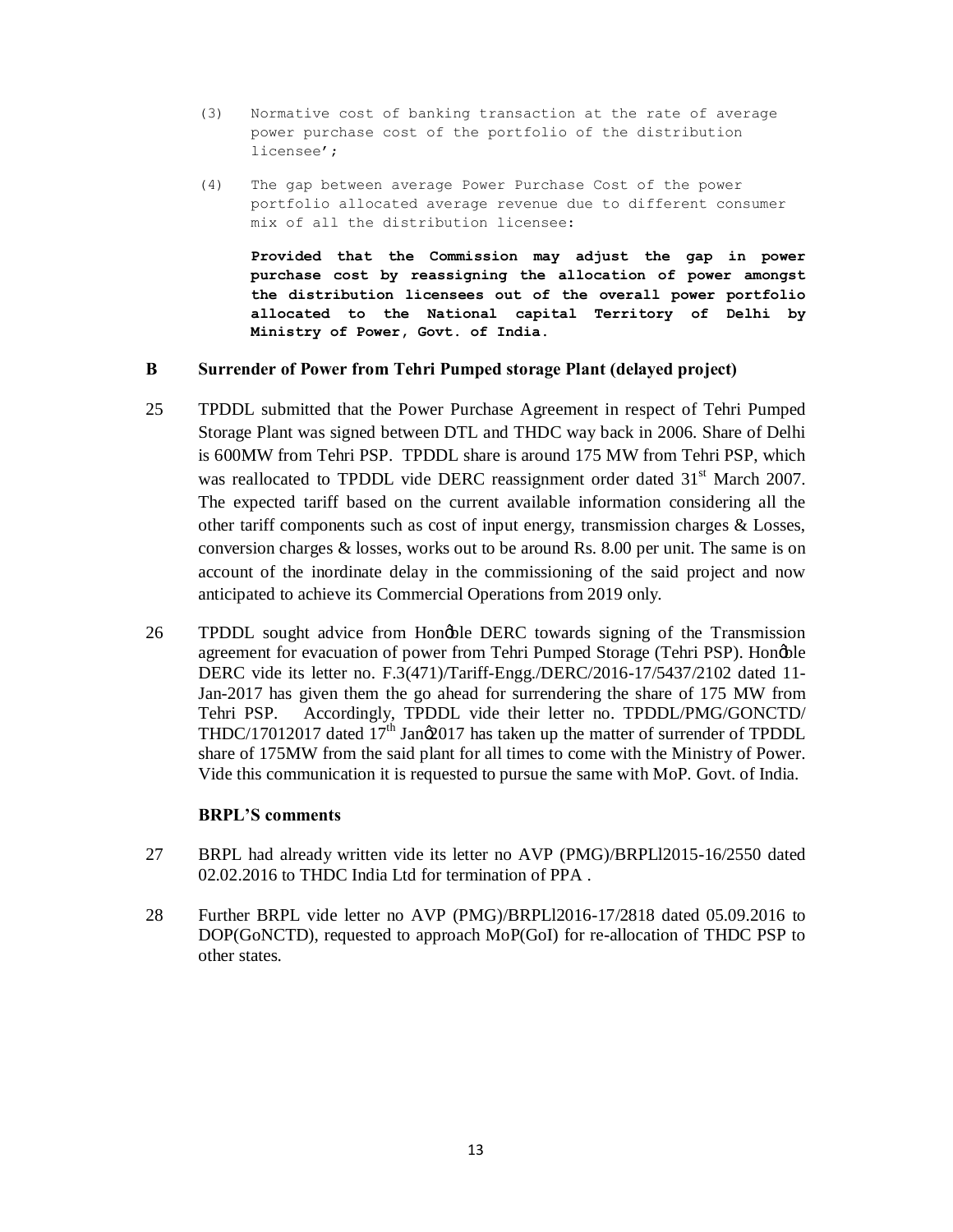| 29 | A tentative cost of power from the said station as proposed by the Generator is as |  |  |  |  |  |
|----|------------------------------------------------------------------------------------|--|--|--|--|--|
|    | under.                                                                             |  |  |  |  |  |

| Cost of power to be supplied from THDC PSP                               |                                                    |                    |  |  |  |
|--------------------------------------------------------------------------|----------------------------------------------------|--------------------|--|--|--|
|                                                                          | <b>Annual Generation</b>                           | 1321.82 Mus        |  |  |  |
|                                                                          | Total AFC*                                         | 622.24 Crs         |  |  |  |
|                                                                          | Delhi Share                                        | 60% i.e 600 MW     |  |  |  |
|                                                                          | Delhi Share of AFC                                 | $373$ Crs/ $Yr$    |  |  |  |
| Rates of Power from                                                      | LTA Charges (Transmission)<br>PGCIL                | Rs 162 Crs/Yr      |  |  |  |
| THDC to<br>Delhi                                                         | <b>Total Long Term Cost</b>                        | <b>Rs</b> 535 Crs  |  |  |  |
| Periphery                                                                | Per Unit Cost from THDC to Delhi                   | Rs 6.75/Kwh        |  |  |  |
|                                                                          | Cost of pumping power(from Delhi<br>to             | Rs 2.50/Kwh        |  |  |  |
|                                                                          | THDC)**                                            |                    |  |  |  |
| Rates of Power from                                                      | Conversion Charges (Conversion rate @20%)          | <b>Rs</b> 0.50/Kwh |  |  |  |
| Delhi periphery<br>to                                                    | Open Access Charges***                             | $Rs\ 0.54/Kwh$     |  |  |  |
| THDC                                                                     |                                                    |                    |  |  |  |
| <b>Total Cost</b>                                                        | Landed cost at Delhi periphery                     |                    |  |  |  |
| *THDC vide letter dt 17.02.2015, estimated the project AFC Rs 622.24 Crs |                                                    |                    |  |  |  |
| **price at market rates                                                  |                                                    |                    |  |  |  |
|                                                                          | ***Delhi STU, POC injection and PoC drawal charges |                    |  |  |  |

30 In view of the uneconomical cost and in the present power market scenario, when cheaper power is available, BRPL requested the intervention of State Government for re-allocation of power from the said station. Surrender of Tehri PSP Delhi Share of 600 MW, running on 60% of designed energy on daily basis would entail an expected annual saving to Delhi consumers of approximately Rs 800 Crores per year.

# **BYPL's view**

- 31 BYPL had already requested vide its letter dated 28.01.2016 to THDC India Ltd for termination of PPA of Tehri PSPP and also requested to Joint Sec (Hydro Power) MoP GoI vide letter dated28.01.2016 for re-allocation of power.
- 32 Further BYPL vide letter dated 30.08.2016 to OSD(Power), GNCTD requested to approach to MoP for re-allocation of THDC PSP to other states as the cost of power from the station works our Rs. 10.29/unit as explained by BRPL.
- 33 In view of the uneconomical cost and in the present power market scenario, when cheaper power is available, BYPL also requested the Stage Government to take up the matter with MoP (GoI) for re-allocation of power from the said station.
- 34 BYPL also estimated that the surrender of Tehri PSP Delhi Share of 600MW, running on 60% of designed energy on daily basis would result in the saving to the tune of about **Rs 800Crs.**

# **THDCIL's Comments**

35 THDCIL's officials explained at length about the background of Tehri PSP. It was informed that Tehri PSP comprising of four reversible pump turbine units of 250MW each, involves construction of an Underground Machine Hall on the left bank of river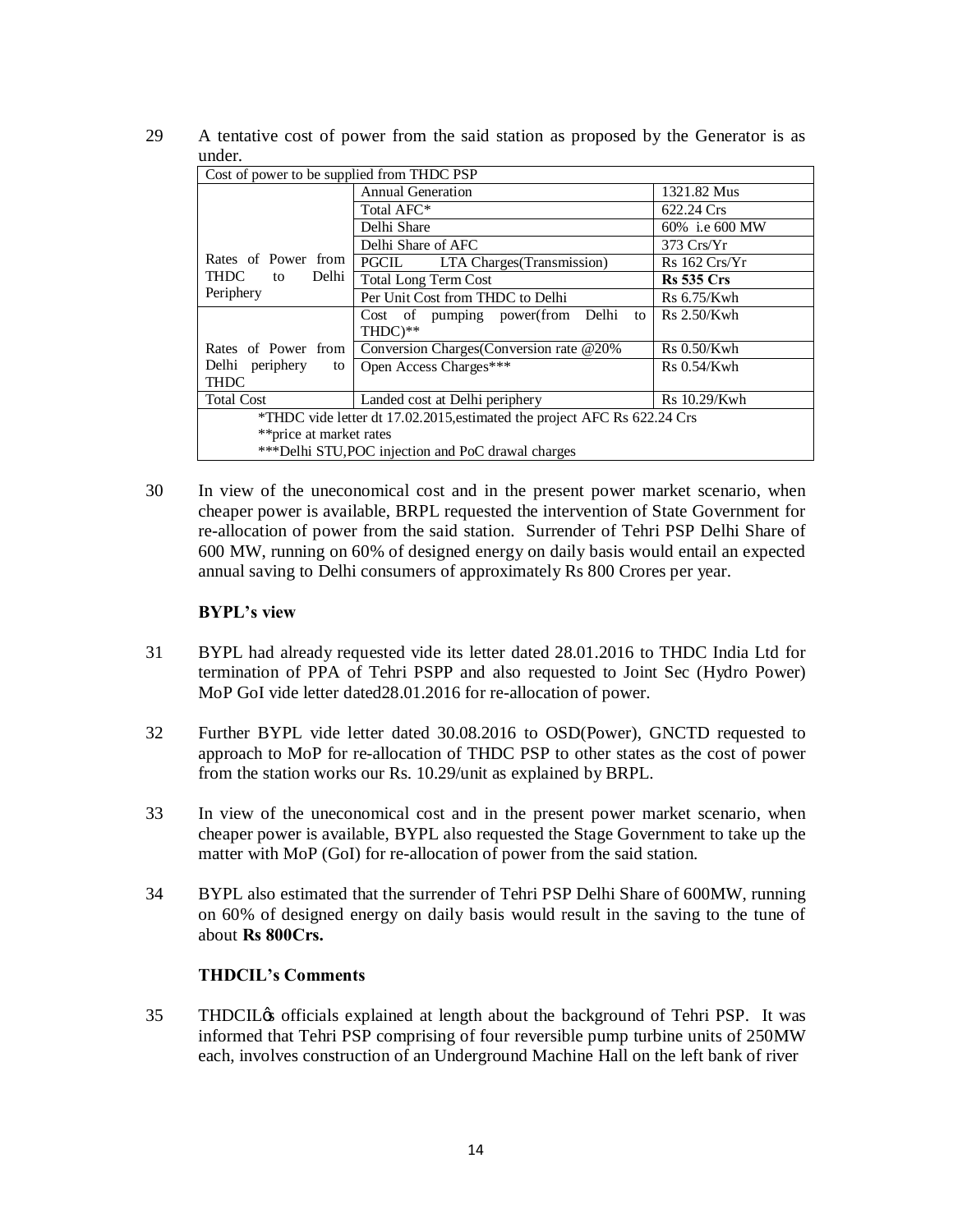Bhagirathi. The main feature of the Project is the large variation of about 90 m between the maximum and minimum head, under which the reversible units shall operate. The operation of Tehri PSP is based on the concept of recycling of water discharged between upper reservoir to lower reservoir. The Tehri Dam reservoir shall function as the upper reservoir and Koteshwar reservoir as the lower balancing reservoir. On completion, additional generating capacity of 1000 MW, peaking power, will be added to the Northern Region (annual generation of 1268 million units). For pumping operation of reversible units during off-peak hours, the energy requirement will be of the order of 1712 MU limited to maximum of 1000 MW during off-peak hours. With the construction of Tehri PSP, Tehri Hydro power Complex shall function as a major peaking station having an installed capacity of 2400 MW.

- 36 The project is now at advance stage and at present approx. Rs. 2100 Cr. have already been incurred. Commissioning of the project is rescheduled to Sept $\mathcal{Q}019$  due to geological surprises etc.
- 37 THDCIL representative further explained that as per the latest approved cost estimate of Rs. 2978.86 Cr., the conversion charge works out to Rs.4.23/kWh as per the prevailing CERC norms. It was further informed that the final tariff would be determined by Honøble CERC based on the capital cost to be admitted by them after prudence checks. The Capital cost would also be subject to the approval of Government of India $\alpha$  Committee on time and cost overruns.
- 38 It was further informed that signing of PPAs was a pre requisite for according the CCEA, Govt. of India approval for Tehri PSP. Investment Approval was accorded by the Government of India in the year 2006 only after the PPAs were signed between the beneficiaries and THDCIL. The entire power was tied up i.e. with Delhi (600MW), Uttarakhand (200MW), Haryana (100MW) and Rajasthan (100MW) and the financial closure of the project was made accordingly. Subsequently, Ministry of Power, Government of India also issued the allocation order for Tehri PSP, duly trifurcating the 600MW amongst the three Delhi Discoms namely TPDDL, BRPL and BYPL by Delhi State Electricity Regulatory Commission vide order dated 31.03.2007.
- 39 He further submitted that the PPA is a legally enforceable contract executed between THDCIL and the beneficiaries and binding upon both the parties. The beneficiaries must ensure to adhere to it and explore the ways and means to most optimally utilize the Tehri PSP. If any party does not comply covenants as agreed upon is legally bound to compensate the aggrieved party. After making investment primarily based on PPA signed, cannot be rescind at present.
- 40 They further informed that in the current scenario, there is deficit of peaking power in India. Despite availability of surplus power from thermal plants and continuously increase in the capacity of renewable energy, we have to search better option for meeting out the peak demand. Govt. of India has also given thrust on the development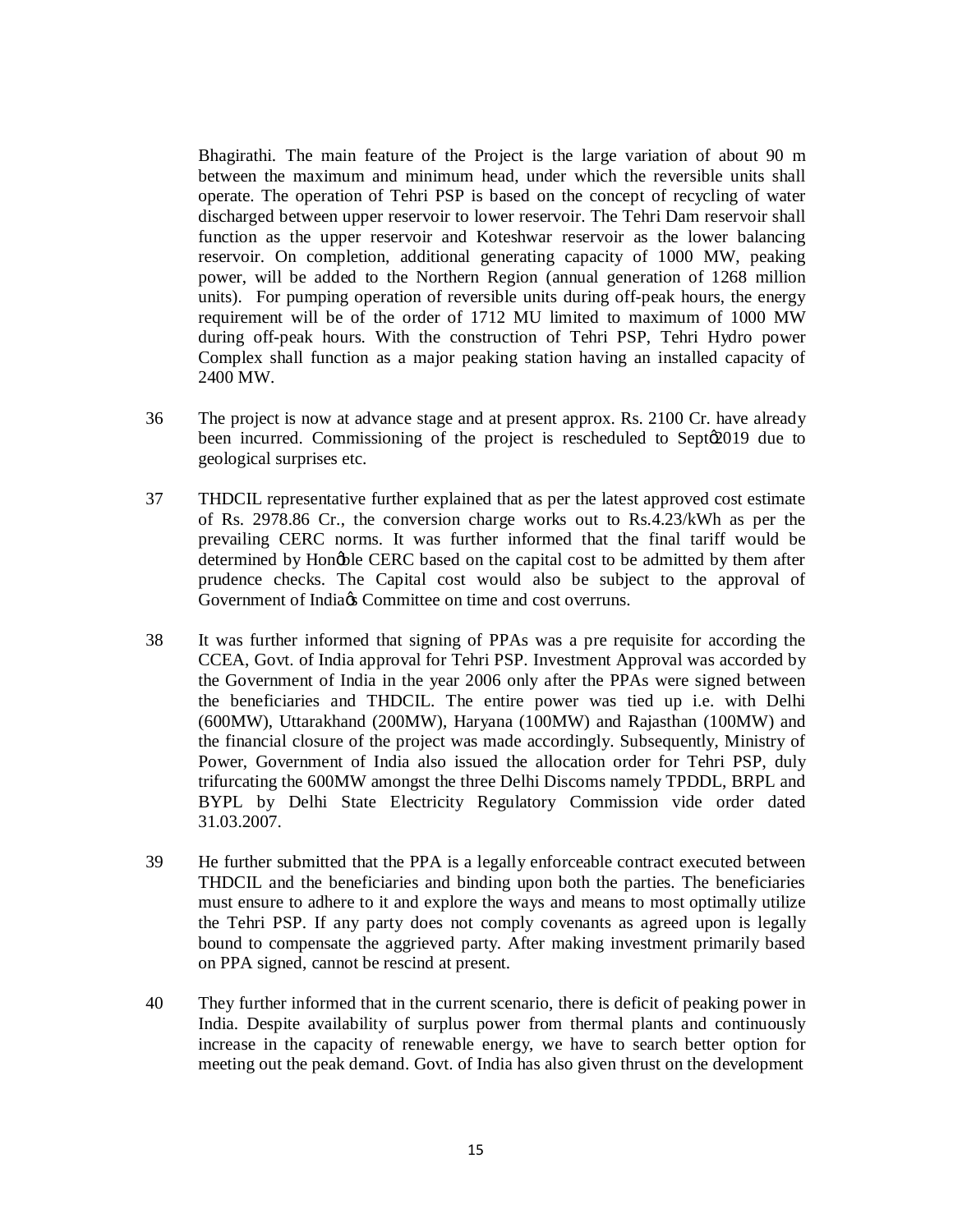of Pumped Storage Plants in the recent draft of National Electricity Plan and Tariff Policy notified on 28.01.2016. It was submitted that by storing the surplus energy through pumping operation during off peak hours (including wind and solar energy) beneficiaries can meet out their peaking demand which will prove to be a boon for beneficiaries as well as to the nation in general and the Northern Region in particular for meeting the peak demand. He further was of the view that this type of plant is best for meeting the Delhigs load.

- 41 To a query from the beneficiaries regarding the transaction of energy in this case, it was explained that, it will be a banking transaction with pumping energy to be returned to the beneficiary during peak demand period after adjusting the conversion losses at the delivery point.
- 42 To another query regarding reallocation of power from Tehri PSP to other needy states, the representative reported that they have taken all possible steps for the same but no interest was shown by any. If Delhi beneficiaries need, they can make their own efforts.

#### **SLDC's comments**

- 43 SLDC representative opined the usage of Pump Storage is a suitable mechanism to suppress the off peak to peak ratio as Delhi is having high demand of 6300MW in summer day time and low demand of 1500MW during winter nights. This was the main reason for erstwhile DVB to get the maximum share of 600MW from the proposed station. Balance power of 100MW to Rajasthan, 100MW to Haryana and 200MW to Uttrakhand. He referred the provisions of National Tariff Policy notified by the Central Government on 28.01.2016 wherein one of the objectives of the policy is mentioned as promotion of Pump Storage Plants. He cited the relevant portions of the Tariff Policy as under:-
- 4.0 OBJECTIVES OF THE POLICY

The objectives of this tariff policy are to:

- (a) Ensure availability of electricity to consumers at reasonable and competitive rates;
- (b) Ensure financial viability of the sector and attract investments;
- (c) Promote transparency, consistency and predictability in regulatory approaches across jurisdictions and minimise perceptions of regulatory risks;
- (d) Promote competition, efficiency in operations and improvement in quality of supply;
- (e) Promote generation of electricity from Renewable sources;
- **(f) Promote Hydroelectric Power generation including Pumped Storage Projects (PSP) to provide adequate peaking reserves, reliable grid operation and integration of variable renewable energy sources;**
- (g) Evolve a dynamic and robust electricity infrastructure for better consumer services;
- (h) Facilitate supply of adequate and uninterrupted power to all categories of consumers;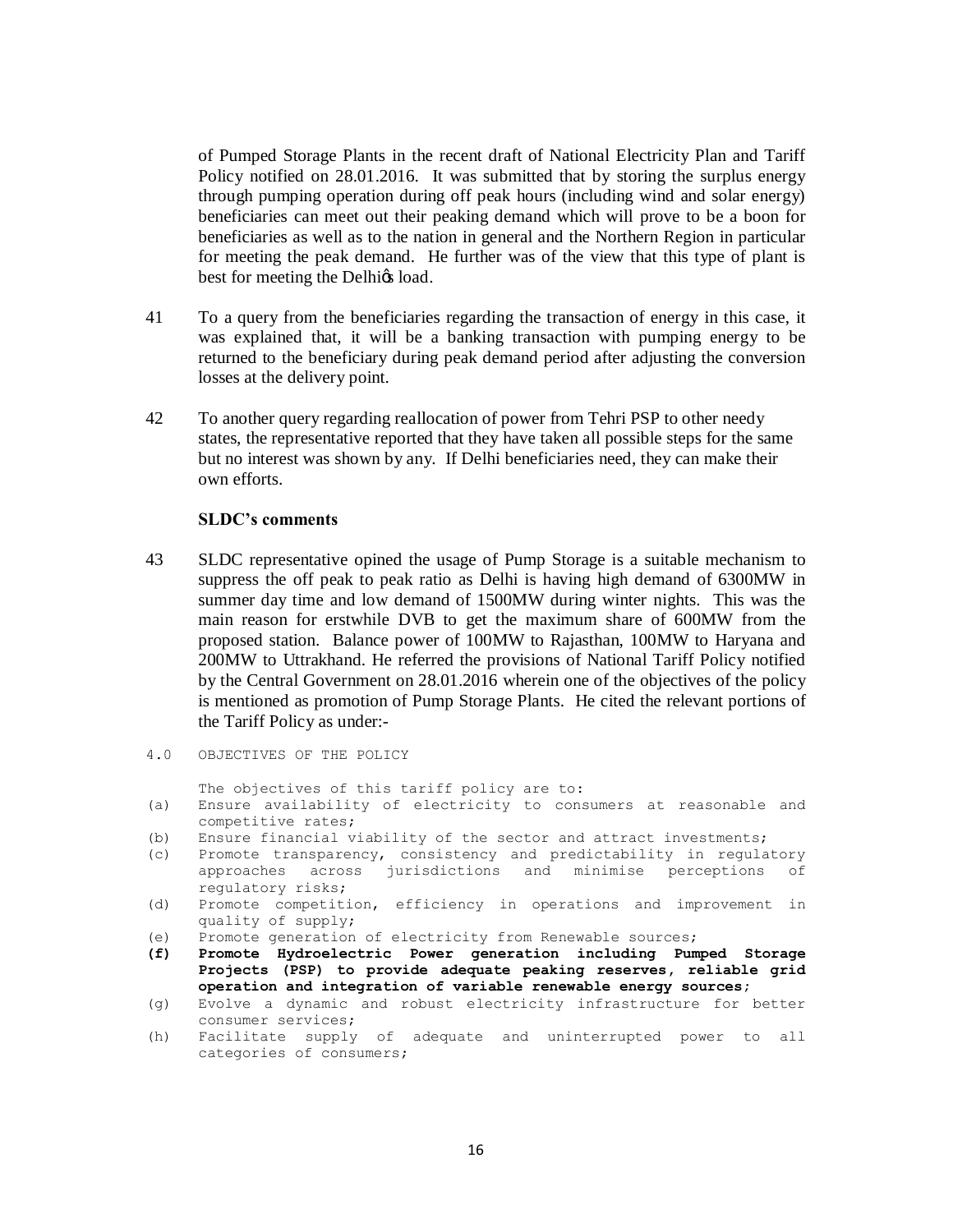- (i) Ensure creation of adequate capacity including reserves in generation, transmission and distribution in advance, for reliability of supply of electricity to consumers....................... .....................................................................
- 5.5 The developer of a hydroelectric project, including Pumped Storage Plant (PSP), would have the option of getting the tariff determined by the Appropriate Commission for the power to be sold through long term Power Purchase Agreements (PPAs) on the basis of performance based cost of service regulations if the following conditions are fulfilled:
- (a) The Appropriate Commission is satisfied that the project site has been allotted to the developer by the concerned State Government after following a transparent two stage process. The first stage should be for prequalification on the basis of criteria of financial strength, past experience of developing infrastructure projects of similar size, past track record of developing projects on time and within estimated costs, turnover and ability to meet performance guarantee etc. In the second stage, bids are to be called on the basis of only one single quantifiable parameter, such as, additional free power in excess of percentage of free power, as notified by the Central Government, equity participation offered to the State Government, or any other parameter to be notified by the Central Government from time to time.
- (b) Concurrence of CEA (if required under Section 8 of the Act), financial closure, award of work and long term Power Purchase Agreement (PPA) (of the duration of 35 years or more) of the capacity specified in (c) below with distribution licensees are completed by 15.08.2022.
- **(c) Long term PPA is firmed up for 60% or more of the total saleable design energy, balance being allowed for merchant sale. Provided that distribution licensees can extend the duration of long term PPA beyond 35 years for a further period of 15 years at the existing terms and conditions subject to the approval of Appropriate Commission.**

**Provided further that nothing contained in this clause shall apply to Pumped Storage Plants (PSP).**

- (d) The time period for commissioning of all the units of the project shall be fixed at four years from the date of approval of the commissioning schedule by the Appropriate Commission. However, the Appropriate Commission may, after recording reasons in writing, fix longer time period for hydro electric projects (reservoir as well as run-of- river projects) of more than 100MW capacity. Agreed timelines to achieve the fixed commissioning schedule along with penalty for delay shall be decided by the Appropriate Commission in consultation with the Central Electricity Authority. The Appropriate Commission shall allow pass through the Interest During Construction (IDC) and Financing Cost (FC) only upto the period of delay not attributable to the developer, as approved by the CEA.
- (e) Award of contracts for supply of equipment and construction of the project, either through a turnkey or through well defined packages, are done on the basis of international competitive bidding.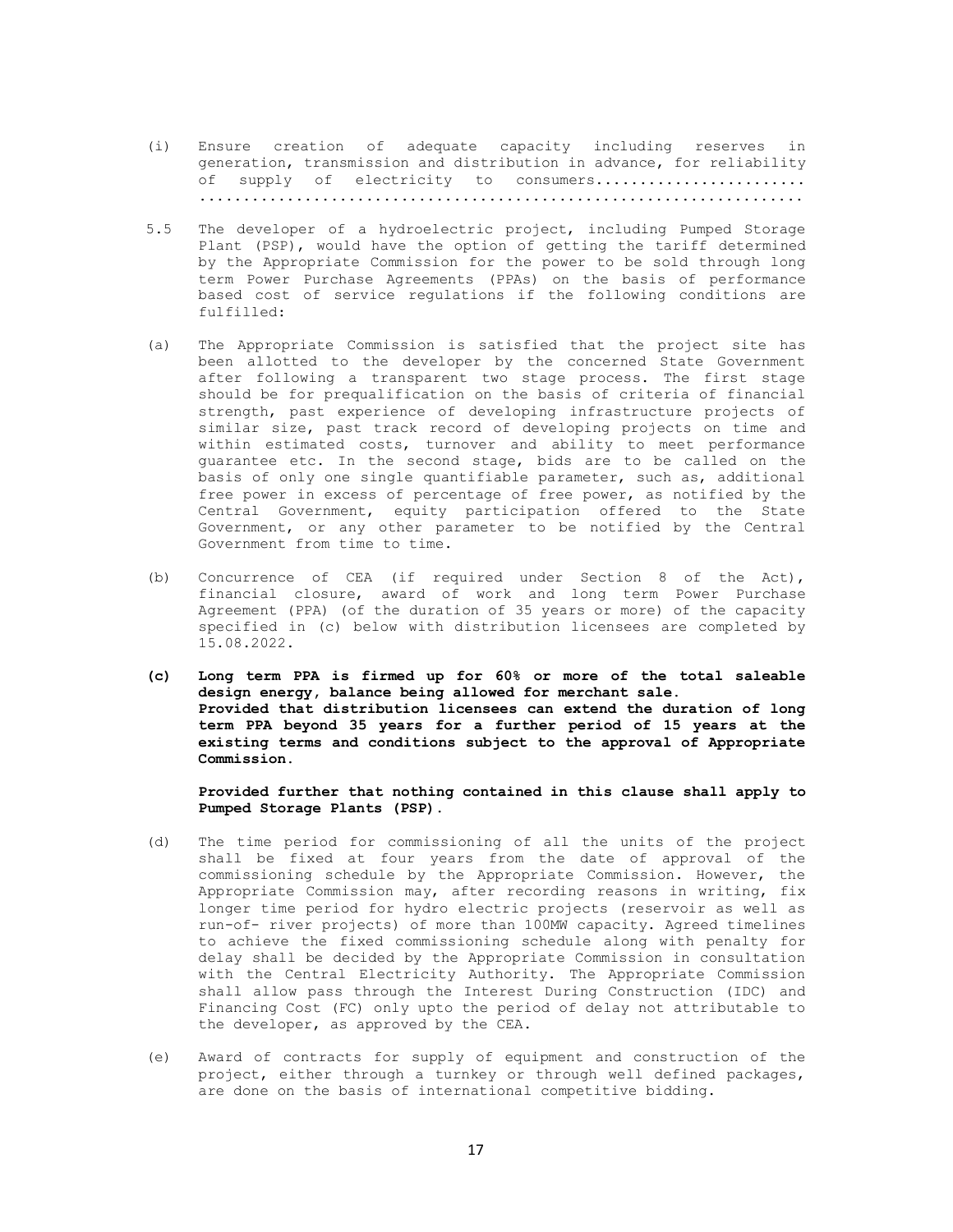- 44 The main issue was the cost overrun due to delay in project commissioning. The project should have been commissioned by February 2016 but delayed and expected by September 2019. It is reported that the adverse geological conditions delay in permission for mining of aggregate from Asena Quarry, prohibition of dumping of muck in designated dumping area and cash crisis of civil contractors etc have slowed down the progress of works. It is also understood that by persistent persuasion with local administration and close coordination with external agencies, now the work has been able to carry out uninterruptedly.
- 45 The time overrun has also escalated the cost. The Govt. of India approved the execution of Pumped Storage Plant (4X250MW) in July-2006, at a cost of Rs.1657.60 Crores including IDC of Rs. 81.64 cr. at Dec. $\phi$ 05 price level with debt equity ratio of 70:30. It is reported that the Cabinet Committee on Economic Affairs (CCEA) has approved Revised Cost Estimate (RCE) of the Project amounting to Rs 2978.86 Crores including IDC of Rs.  $405.04$  Cr at Apr-10 Price Level in Nov $\emptyset$ 1 with scheduled completion of the Project by Feb, 2016. The work was awarded to the consortium of M/s Alstom Hydro France and Hindustan Construction Company on 27.07.2011 with a target of completion of the project on 28.02.2016.

# **C Reallocation of one block of Bawana Gas Station (685.6 MW)**

- 46 TPDDL requested GNCTD to explore the possibility for reallocating one block of Bawana i.e. 685 MW [2 No. of Gas turbines and 1 No. of Steam Turbine] to other needy states.
- i) Currently allocation to Delhi from Bawana is 1096 MW
- ii) The reallocation will reduce the Delhi share to 411 MW, however there would be no shortage in Delhi as presently also the plant is only generating power upto 20% of its capacity on account of shortage of cheaper gas.
- iii) The reallocation as above shall reduce the annual Fixed cost burden of Delhi by Rs. 541.8 Crores.
- iv) Alternatively if there are no takers for Bawana in India, option to relocate/ sale the same may be explored to Gas abundant nations.

### **BRPL's comments**

47 Bawana plant has been running at around 25% of its capacity i.e (300 MW out of 1371 MW) since its CoD but has been declaring full availability without domestic gas and billing full fixed cost. BRPL has already challenged the said issue in CERC in petition no 89/MP/2016 further the Discoms are paying around Rs 1083 Crs per year as fixed cost to Bawana. The full operation of plant is not possible due to non availability of APM gas and its operation on RLNG is very costly and not feasible for Discom to procure on MoD. This has been accepted in even the Delhi Govt $\⊂>g$  Report on the Delhi Power Sector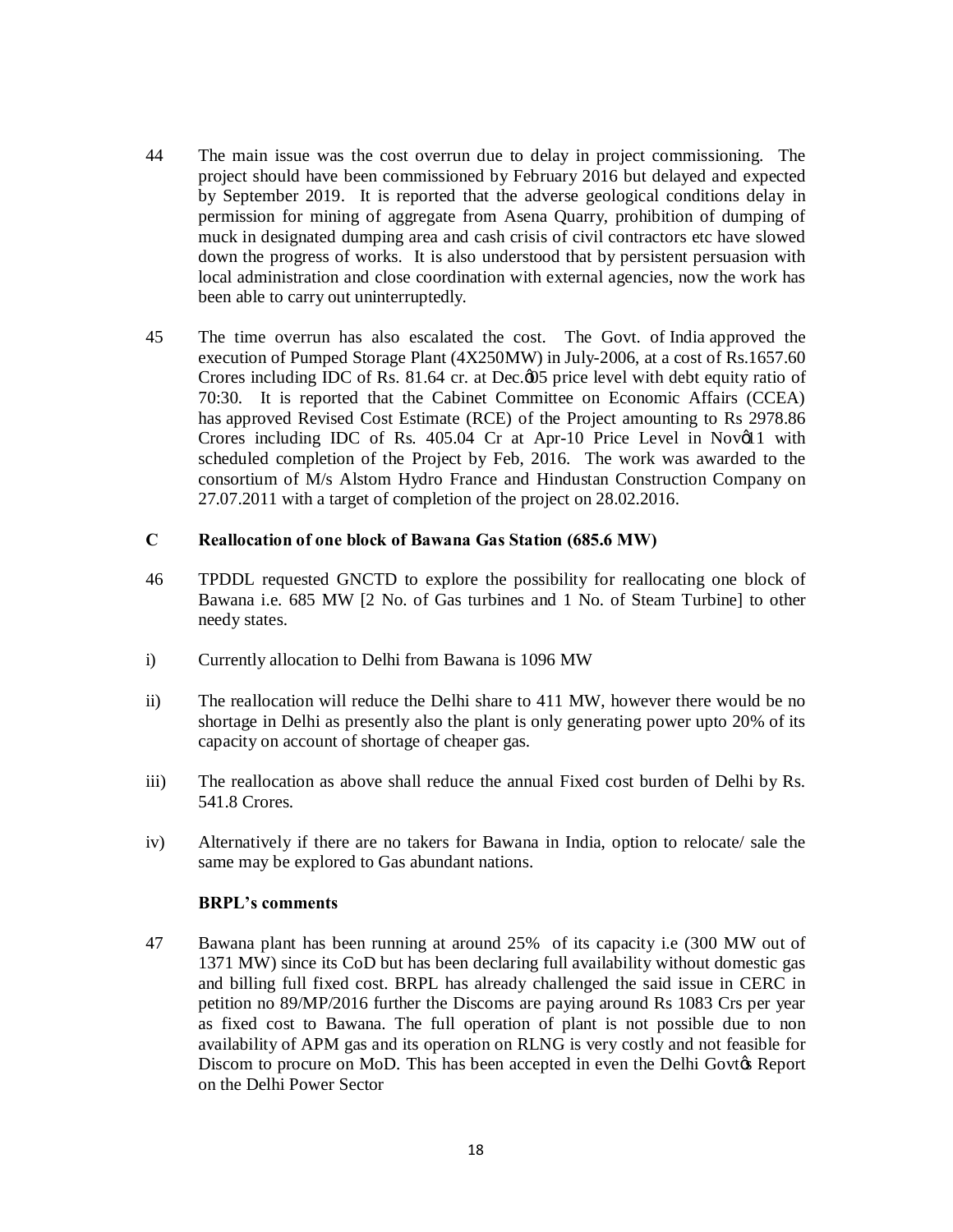48 BRPL requested GNCTD to take up the matter with MoP on the possibility of their re-allocating one module of Bawana to any other state. With reallocation of one module, the fixed cost shall be reduced to **Rs 542 Crs/annum** for beneficiaries of Bawana.

# **BYPL's comments.**

49 BYPL also expressed the same views of BRPL.

### **PPCL's comments.**

50 Despite notice, none attended the meeting.

### **SLDC's comments :**

51 It was brought to the notice that Govt. of NCT of Delhi has already requested to reallocate power to the tune of more than 2000MW from various stations as detailed hereunder:

| S.             | Name of           | Gen         | Installe                 | Allocat | Propos      | Fixed    | Fixed   | Vari             | Total         | Remarks                                       |
|----------------|-------------------|-------------|--------------------------|---------|-------------|----------|---------|------------------|---------------|-----------------------------------------------|
| N.             | Gen. Stn          | Utility     | d                        | ion to  | al for      | cost in  | cost in | able             | cost          |                                               |
|                |                   |             | capacit                  | Delhi   | surrend     | Crores   | Rs/     | cost             | in            |                                               |
|                |                   |             | y in<br><b>MW</b>        | in MW   | er in<br>MW | per year | Unit    | in Rs            | Rs. /<br>Unit |                                               |
|                |                   |             |                          |         |             |          |         | $\cal J$<br>Unit |               |                                               |
| (i)            | (ii)              | (iii)       | (iv)                     | (v)     | (vi)        | (vii)    | (viii)  | (ix)             | (x)           | (xi)                                          |
| $\mathbf{1}$   | <b>BTPS</b>       | <b>NTPC</b> | 705.00                   | 705.00  | 285.00      | 370.53   | 0.79    | 3.59             | 4.38          | 3X95 MW units are                             |
|                |                   |             |                          |         |             |          |         |                  |               | proposed for                                  |
|                |                   |             |                          |         |             |          |         |                  |               | surrender. Stage-I                            |
|                |                   |             |                          |         |             |          |         |                  |               | units are not operating                       |
|                |                   |             |                          |         |             |          |         |                  |               | for last 11/2 years.                          |
|                |                   |             |                          |         |             |          |         |                  |               | Stage-II units are not<br>in operation due to |
|                |                   |             |                          |         |             |          |         |                  |               | pollution stipulation                         |
|                |                   |             |                          |         |             |          |         |                  |               | since 06.11.2016.                             |
| $\overline{c}$ | Auriya            | <b>NTPC</b> | 663.36                   | 72.00   | 72.00       | 240.54   | 0.50    | 3.01             | 3.51          | DERC has not allowed                          |
|                | (G)               |             |                          |         |             |          |         |                  |               | the incremental cost of                       |
| 3              | Dadri (G)         | <b>NTPC</b> | 829.78                   | 91.00   | 91.00       | 309.76   | 0.51    | 2.71             | 3.22          | power purchase cost                           |
| $\overline{4}$ | Anta $(G)$        | <b>NTPC</b> | 419.00                   | 44.00   | 44.00       | 198.53   | 0.66    | 2.48             | 3.14          | for $2013-14$ as Power                        |
|                |                   |             |                          |         |             |          |         |                  |               | <b>Purchase Agreements</b>                    |
|                |                   |             |                          |         |             |          |         |                  |               | were not got approved<br>by the Commission    |
| 5              | Dadri             | <b>NTPC</b> | 980.00                   | 735.00  | 735.00      | 1060.31  | 1.57    | 3.04             | 4.61          | 2.72MW allocated to                           |
|                | $(Th)$ -II        |             |                          |         |             |          |         |                  |               | HVDC Kurekshetra                              |
|                |                   |             |                          |         |             |          |         |                  |               | S/stn w.e.f. 05.08.2016                       |
|                |                   |             |                          |         |             |          |         |                  |               |                                               |
| 6              | Aravali           | <b>NTPC</b> | 1500.0                   | 693.00  | 693.00      | 1766.66  | 1.71    | 3.15             | 4.86          |                                               |
| $\tau$         | Jhajjar<br>Koldam | <b>NTPC</b> | $\overline{0}$<br>800.00 | 87.00   | 87.00       | 1142.41  |         |                  | 4.25          | W.e.f 19.02. 16 entire                        |
|                |                   |             |                          |         |             |          |         |                  |               | allocation has been                           |
|                |                   |             |                          |         |             |          |         |                  |               | allocated to HP.                              |
|                |                   |             |                          |         |             |          |         |                  |               |                                               |
| 8              | Dulhasti          | <b>NHPC</b> | 390.00                   | 50.00   | 50.00       | 510.50   | 3.08    | 2.82             | 5.90          |                                               |
| 9              | Chamera-          | <b>NHPC</b> | 231.00                   | 29.00   | 29.00       | 202.26   | 2.12    | 2.12             | 4.25          | $FC$ in $Rs./Unit = Half$<br>of AFC / Annual  |
|                | Ш                 |             |                          |         |             |          |         |                  |               | design energy less                            |
| 10             | Parbati-          | <b>NHPC</b> | 520.00                   | 66.00   | 66.00       | 165.04   | 2.74    | 2.74             | 5.48          | auxiliary and free                            |
| 11             | Ш<br>Tehri        | <b>THDC</b> | 1000.0                   | 63.00   | 63.00       | 729.12   | 3.00    | 3.00             | 6.00          | electricity to state                          |
|                |                   |             | $\overline{0}$           |         |             |          |         |                  |               |                                               |
|                | <b>TOTAL</b>      |             | 8038.14                  | 2635    | 2215        |          |         |                  |               |                                               |
|                |                   |             |                          |         |             |          |         |                  |               |                                               |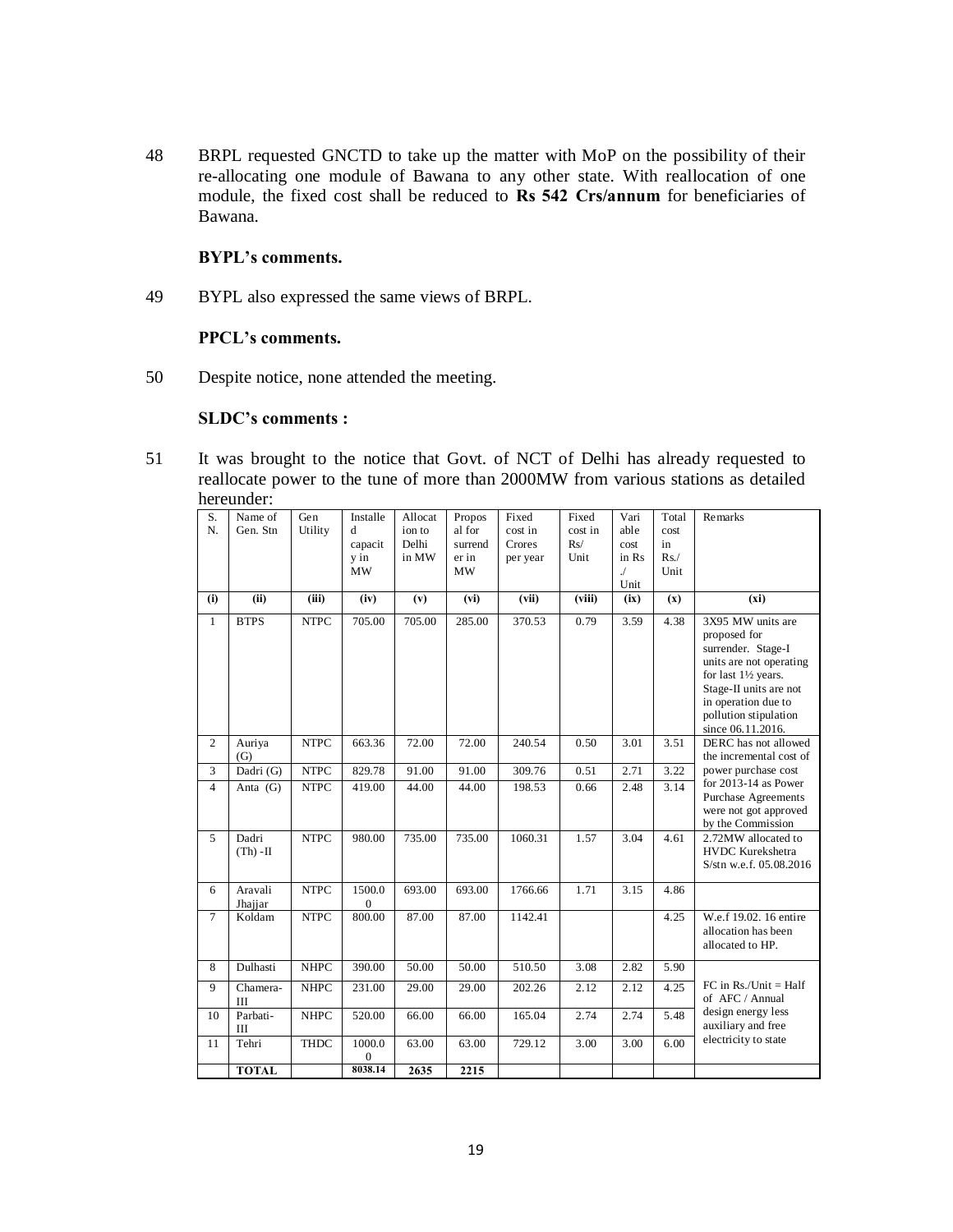52 But sofar, no power could be reallocated to the any state due to lack of interest. It was also brought out that at present, the country is having about 3.14 Lacs MW installed generation capacity against the demand of 1.44 Lacs MW. As such, the reallocation may not be occurring. Further, at present, at Bawana, Gas is only available to the tune of only 20% for affordable generation making the chances of reallocation is remote.

# **D Badarpur Thermal Power Station (BTPS)**

53 TPDDL representative submitted the following details with regard to phasing out of units of BTPS :-

| Unit           | CAPACITY (MW) | <b>COD</b> | AGE AS ON 01.04.2016 |
|----------------|---------------|------------|----------------------|
|                | 95            | 26.07.1973 | $42$ yrs. 08 months  |
| $\mathfrak{D}$ | 95            | 05.08.1974 | $41$ yrs. 07 months  |
| 3              | 95            | 29.03.1975 | 41 yrs.              |
| $\overline{4}$ | 210           | 02.12.1978 | $37$ yrs. 03 months  |
| 5              | 210           | 25.12.1981 | $34$ yrs. 03 months  |
| Total          | 705           |            |                      |

BTPS Installed Capacity details:

| <b>Station</b> | Plant<br>Capacity | Annual<br>Fixed cost<br>(Rs. Cr.) | Normative<br><b>Fixed Cost</b><br>(Rs./Unit) | Variable<br>Cost<br>(Rs./Unit) | <b>Total Cost</b><br>(Rs/Unit) |
|----------------|-------------------|-----------------------------------|----------------------------------------------|--------------------------------|--------------------------------|
| <b>BTPS</b>    | 705               | 371                               | 0.79                                         | 3.62                           | 4.41                           |

- a) BTPS has out lived its useful life and also study by Centre for Science and Environment confirms that BTPS is one of the country the most polluting and inefficient power plants.
- b) The total cost of Power from BTPS is Rs. 4.41/- per Unit whereas power in the market is available at less than Rs. 3/- per Unit
- c) Closure of BTPS would translate to annual Savings to Delhi of Rs 491Crores (comprising of Fixed cost of Rs 371 Crores and Variable cost of Rs 120 Crores.  $(2x210 \text{ MW}$  for 6 months at 60% availability at Rs. 3.60 /- per Unit and considering alternate power, if required being arranged at Rs 2.50/- per unit)
- d) TPDDL has also filed a petition in CERC for change in Station Heat Rate of BTPS from 2750 kCal/kWh to 2450 kCal/kWh whereas NTPC has filed petition in CERC towards claiming fixed charges for the closed 3\*95 MW units as well on account of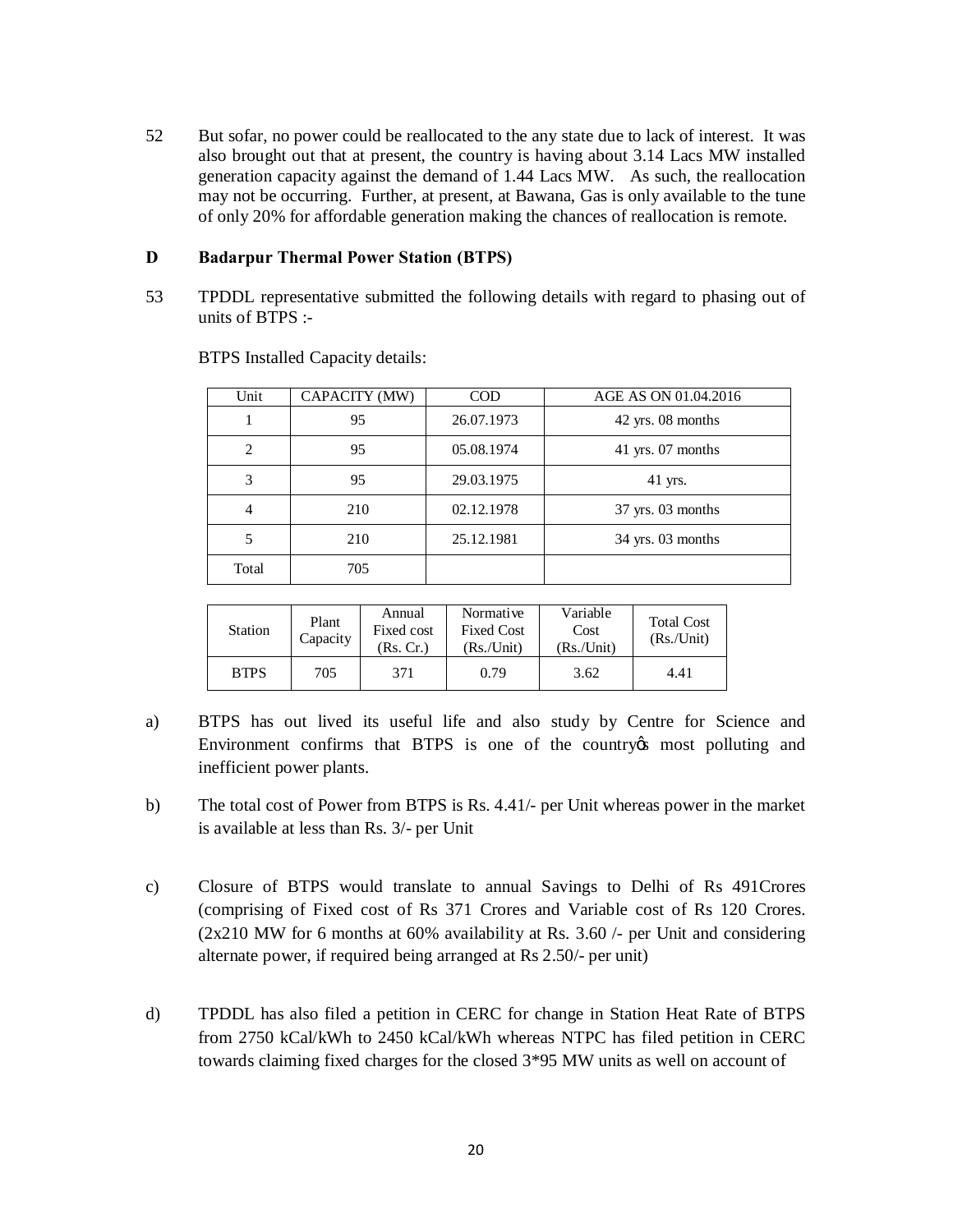Change in Law. The petitions have been referred by CERC to Central Electricity Authority (CEA) for seeking the technical advise towards closing down or phasing out of the units of BTPS, keeping in view the islanding scheme and grid requirement of NCT of Delhi in consultation with NRLDC and SLDC, Delhi.

54 TPDDL requested the State Government to help in expediting the same through CEA, NRLDC and Delhi SLDC. Possible savings on account of the above was explained as below :-

| <b>S.No.</b>   | <b>Issue</b>                                                                                           | <b>Expected annual</b><br><b>Savings in Rs</b><br><b>Crores</b> | <b>Remarks</b>                                                                                                                          |
|----------------|--------------------------------------------------------------------------------------------------------|-----------------------------------------------------------------|-----------------------------------------------------------------------------------------------------------------------------------------|
|                | Internal allocation change of<br>Dadri 1, Dadri 2 and Aravali<br>amongst Delhi Discoms                 | Rs 300 crores                                                   | Savings on account of reduction<br>in sale of surplus power (50 MW<br>to 60 MW on RTC basis) at a loss<br>of $\text{Rs } 2/-$ per unit. |
| $\mathfrak{D}$ | Surrender of Tehri Pumped<br>Storage                                                                   | Rs 2000 crores                                                  | Surrender of Tehri PSP. Delhi<br>share of $600 \text{ MW}$ ; running for 12<br>hours on a daily basis @ Rs 8/-<br>per unit.             |
| $\mathbf{3}$   | Bawana one block<br>reallocation                                                                       | Rs 500 crores                                                   | Fixed cost reduction                                                                                                                    |
| $\overline{4}$ | BTPS : Immediate closure of<br>3*95 MW units followed by<br>closure of $2*210$ MW units<br>by $2018$ . | R <sub>s</sub> 370 crores                                       | Fixed cost reduction                                                                                                                    |
|                | <b>Total Savings in Rs Crores</b>                                                                      |                                                                 | Approx Rs 3,000 crores which translates to savings                                                                                      |
|                | $&$ Rs/Unit                                                                                            |                                                                 | of Rs 1/- per unit, considering 30,000 MU's                                                                                             |
|                |                                                                                                        |                                                                 | consumed in Delhi in a year.                                                                                                            |

# **BRPL Comments**

- 55 BTPS plant is around 40 years old and has already outlived its useful life. Due to ageing and higher SHR the cost of power per unit from this station is Rs 4.41/unit (FC=0.79 & VC=3.62). DPCC has also closed down  $3*95$  MW units due to violation of pollution norms.
- 56 BSES Discoms have already filed petition no. 86/MP/2016 in CERC for seeking direction to NTPC for phasing out or decommissioning of specified units of BTPS Stage-I (3 x 95 MW) and to withdraw the selected units from service. This Petition has been clubbed with TPDDL petition wherein it has prayed for change in Station Heat rate of BTPS plant in view of closure of 3x95 MW units.
- 57 Presently CERC has referred the case to Central Electricity Authority for seeking technical advice towards closing down or phasing out of the units of BTPS. However, CEA vide its report in Sep $\emptyset$ 15 on "Replacement of Old  $\&$  inefficient sub critical units by super critical units/ retirement/renovation" has already recommended to retire 3\*95 MW units of BTPS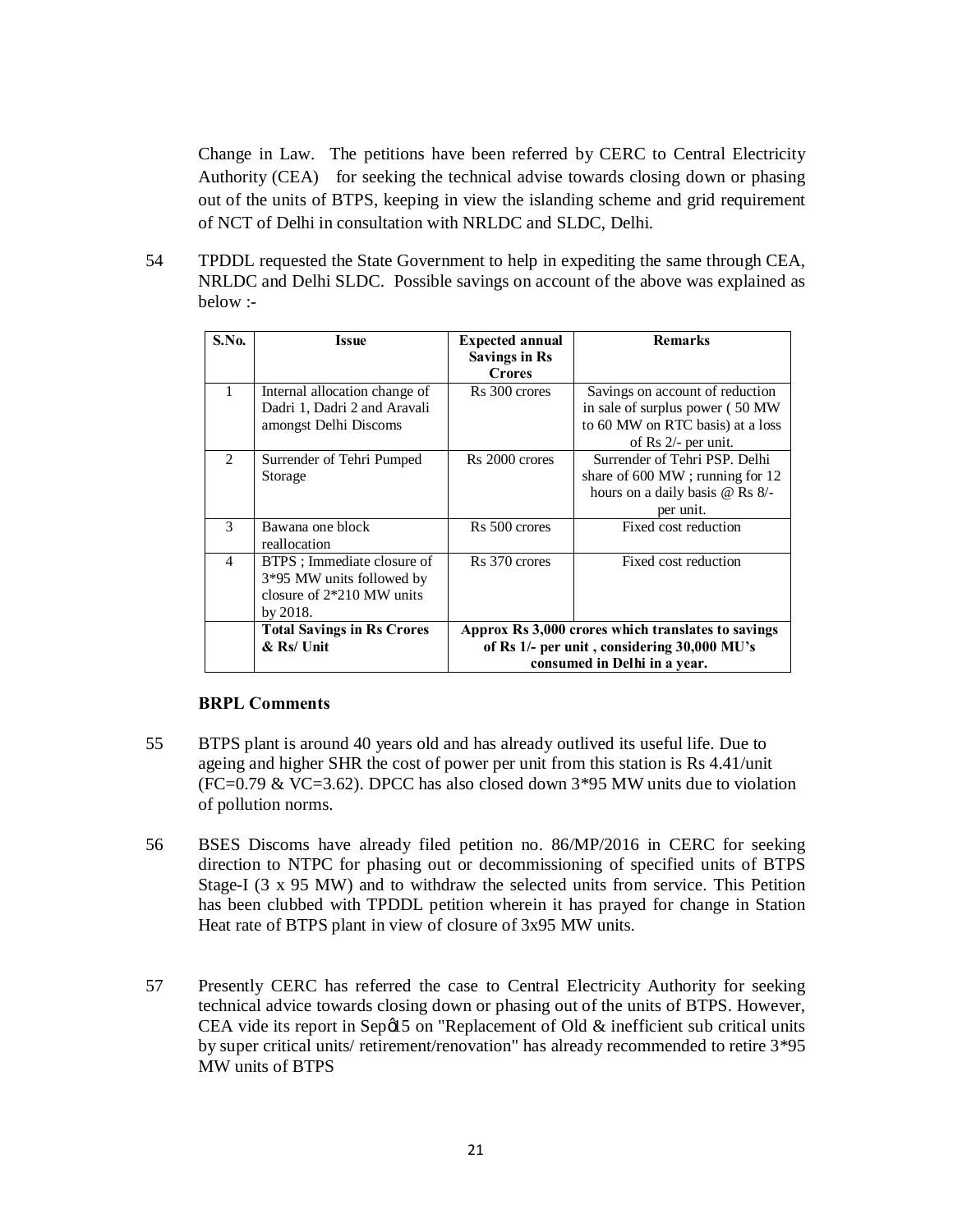- 58 BYPL requested that GNCTD may take up the matter with MoP(GoI) so that NTPC may not be allowed to further invest in these units for up gradation to match with pollution norms, as proposed by NTPC to CERC and CEA. In view of high cost and environmental issue, phasing out of BTPS units, will result in saving of fixed cost of around **Rs 370 Crs.**
- 59 BYPL also submitted the same views of BRPL.

### **NTPC's comments.**

60 NTPC representative informed that the matter is under the consideration of CERC. He referred the RoP of CERC dated 08.02.2016 as under:-

#### Record of Proceedings

Learned counsel for NTPC submitted that the Commission vide ROP dated 30.6.2016 clubbed the Petition Nos. 86/MP/2016 and 91/MP/2016 along with Petition No. 33/MP/2016. Learned counsel for NTPC further submitted that pleadings have already been completed in Petition No. 33/MP/2016 and NTPC has filed its reply in Petition No. 91/MP/2016.

- 2. Learned counsel for BRPL and BYPL submitted that BRPL and BYPL in their combined petition have prayed for decommissioning of Badarpur Thermal Power Station.
- 3. Learned counsel for TPDDL submitted that TPDDL is seeking redetermination of gross SHR of Badarpur Thermal Power Station and requested to list the Petition No. 33/MP/2016 filed by NTPC after disposal of the petitions filed by TPDDL, BRPL and BYPL.
- 4. After hearing the learned counsels for the petitioners and the respondents, the Commission directed the respondents to file their replies if already not filed, on affidavit, by 15.1.2017 with an advance copy to the petitioner, who may file its rejoinder, if any, on or before 30.1.2017.The Commission directed the petitioners and the respondents that due date of filing the replies and rejoinders should be strictly complied with. No extension shall be granted on that account.
- **5. The Commission directed the staff of the Commission to refer the petitions to CEA and seek its technical advice with regard to the closedown or phasing out of the units of BTPS, keeping in view the islanding scheme and grid requirement of NCT of Delhi in consultation with NRLDC and SLDC Delhi.**
- 6. The petitions will be listed in due course after receipt of the technical advice from CEA.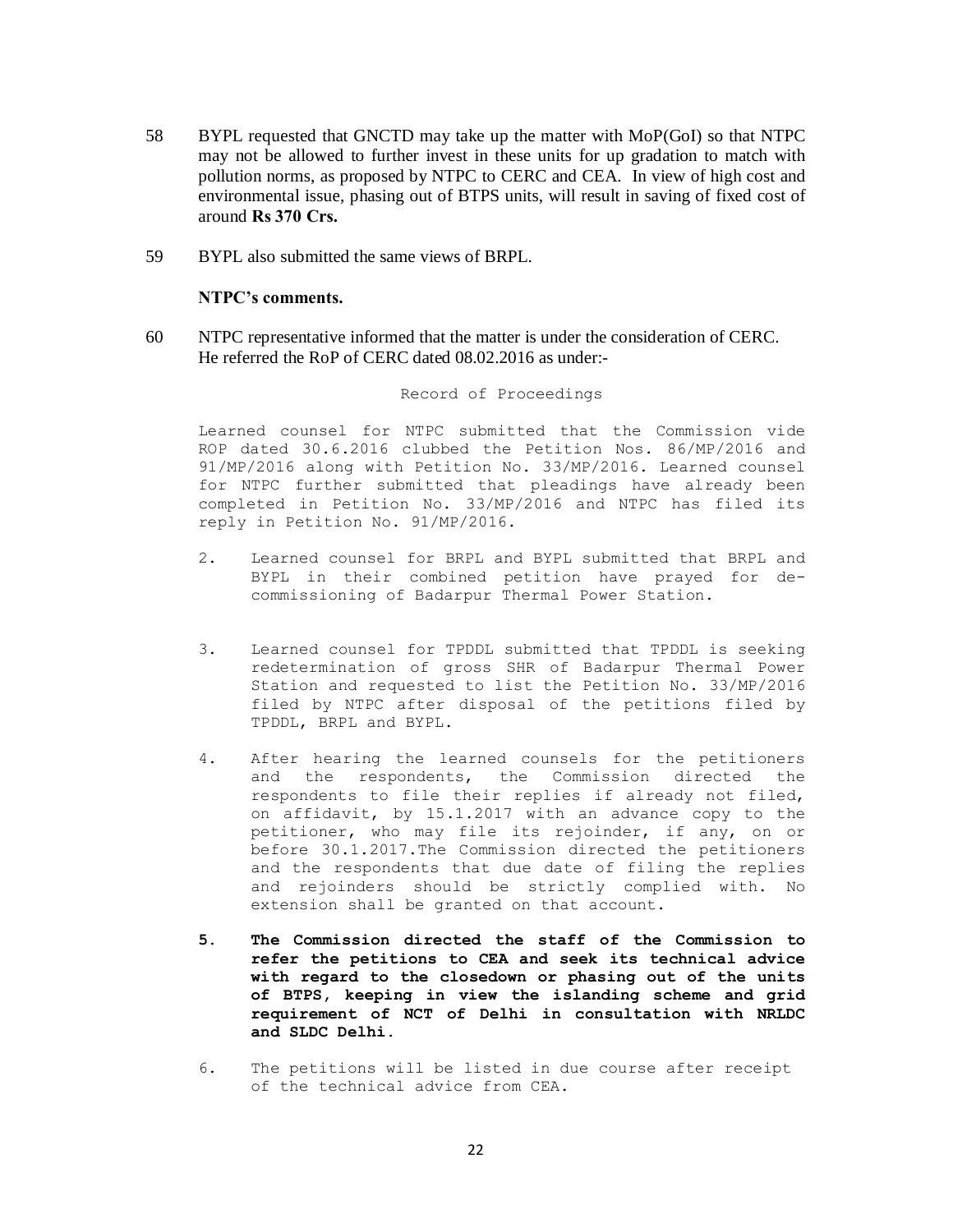61 Now the matter is under the consideration of CERC and CEA, and CEA has already fixed a meeting on 27.02.2017 to consider the issues referred by CERC to them. As such, the matter may be deferred.

# **NDMC and MES comments**

62 The representative of NDMC and MES informed that they do not require any additional allocation. At present, NDMC and MES have allocation as under:-

| Sr. | Name of the  | <b>Installed</b>         | <b>NDMC</b> |       | <b>MES</b> |       |
|-----|--------------|--------------------------|-------------|-------|------------|-------|
| No. | station      | capacity in<br><b>MW</b> | In %age     | In MW | In %age    | In MW |
|     | <b>BTPS</b>  | 705                      | 17.73       | 125   | 7.09       | 50    |
| 2   | Pragati      | 330                      | 30.30       | 100   | 6.06       | 20    |
| 3   | Dadri (Th)-I | 840                      | 15.534      | 125   | 0.00       | 00    |
| 4   | Bawana CCGT  | 1371                     | 7.300       | 100   | 1.820      | 25    |
|     | Total        | 3246                     |             | 450   |            | 95    |

- 63 They further informed that if any reduction occurs in any sources, alternate arrangement would be made to meet the consumer ts demand.
- **64 Concluding the discussions on the issues, the Chair informed that the view points of the stakeholders would be placed before the State Government for further consideration.**
- 65 Meeting ended with thanks to Chair.